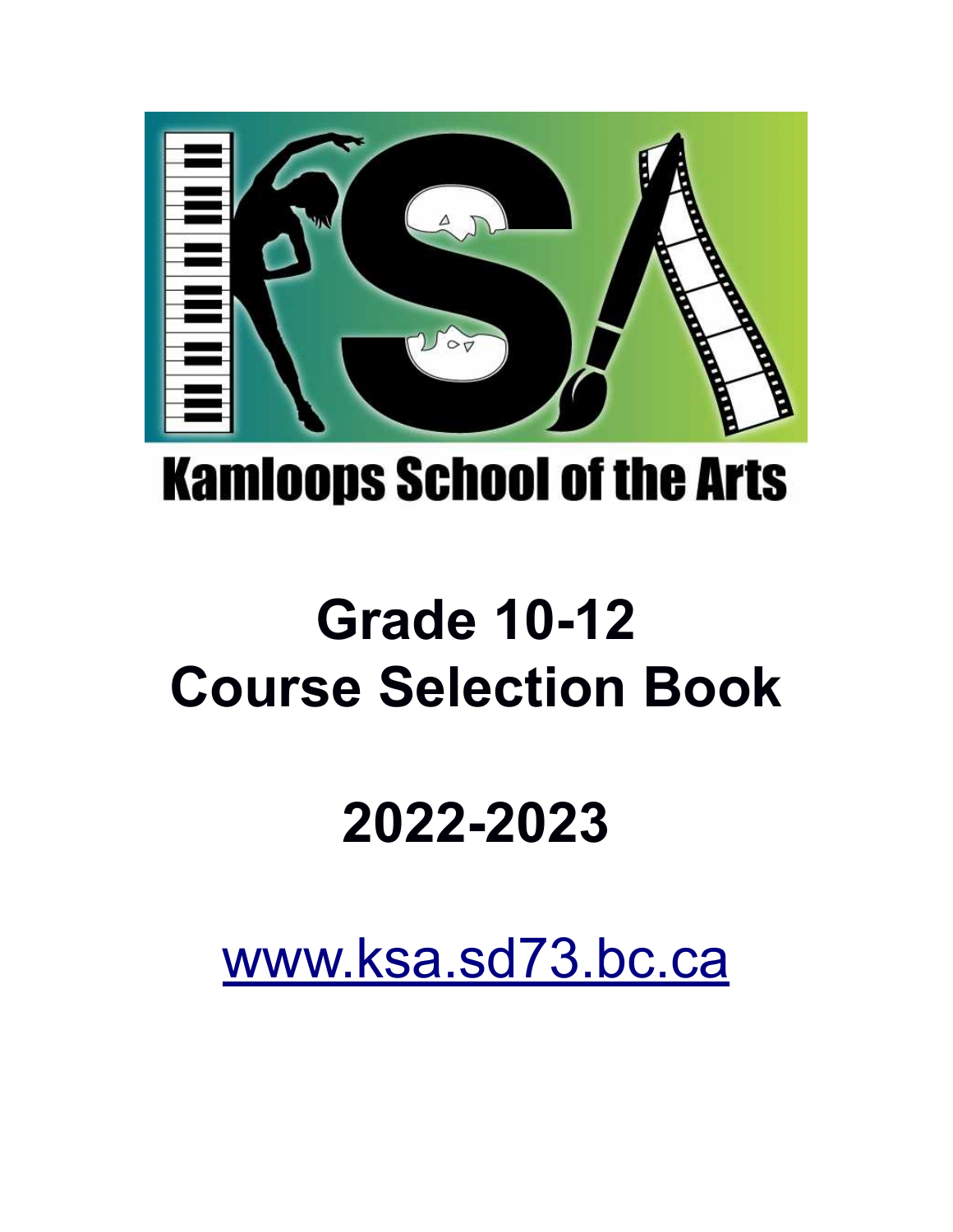# **Table of Contents**

| <b>General Student Information Welcome</b>                     |                           |  |  |  |
|----------------------------------------------------------------|---------------------------|--|--|--|
| <b>Course Selection Information</b>                            | $\ensuremath{\mathsf{3}}$ |  |  |  |
| Student Support At Ksa                                         | $\overline{a}$            |  |  |  |
| <b>Academy Fees</b>                                            | 5                         |  |  |  |
| Financial Hardship Policy For Curricular Activities            | 5                         |  |  |  |
| <b>External Course Credits</b>                                 | 6                         |  |  |  |
| Ministry Exams, Course Challenge                               | $\overline{7}$            |  |  |  |
| KSA Program Requirements for Grad                              | 8                         |  |  |  |
| Career Life Education 10 And Career Life Connections 11 And 12 | $\boldsymbol{9}$          |  |  |  |
| Grade 10 Majors                                                | 10                        |  |  |  |
| Grade 10 Minors                                                | 12                        |  |  |  |
| Grade 10 Electives                                             | 15                        |  |  |  |
| Grade 10 Core Courses                                          | 16                        |  |  |  |
| Grade 11 Majors                                                | 19                        |  |  |  |
| Grade 11 Minors                                                | 20                        |  |  |  |
| Grade 11 Core Courses                                          | 25                        |  |  |  |
| Grade 11 Electives                                             | 29                        |  |  |  |
| Grade 12 Majors                                                | 31                        |  |  |  |
| Grade 12 Minors                                                | 33                        |  |  |  |
| Grade 12 Core Courses                                          | 37                        |  |  |  |
| Grade 12 Electives                                             | 38                        |  |  |  |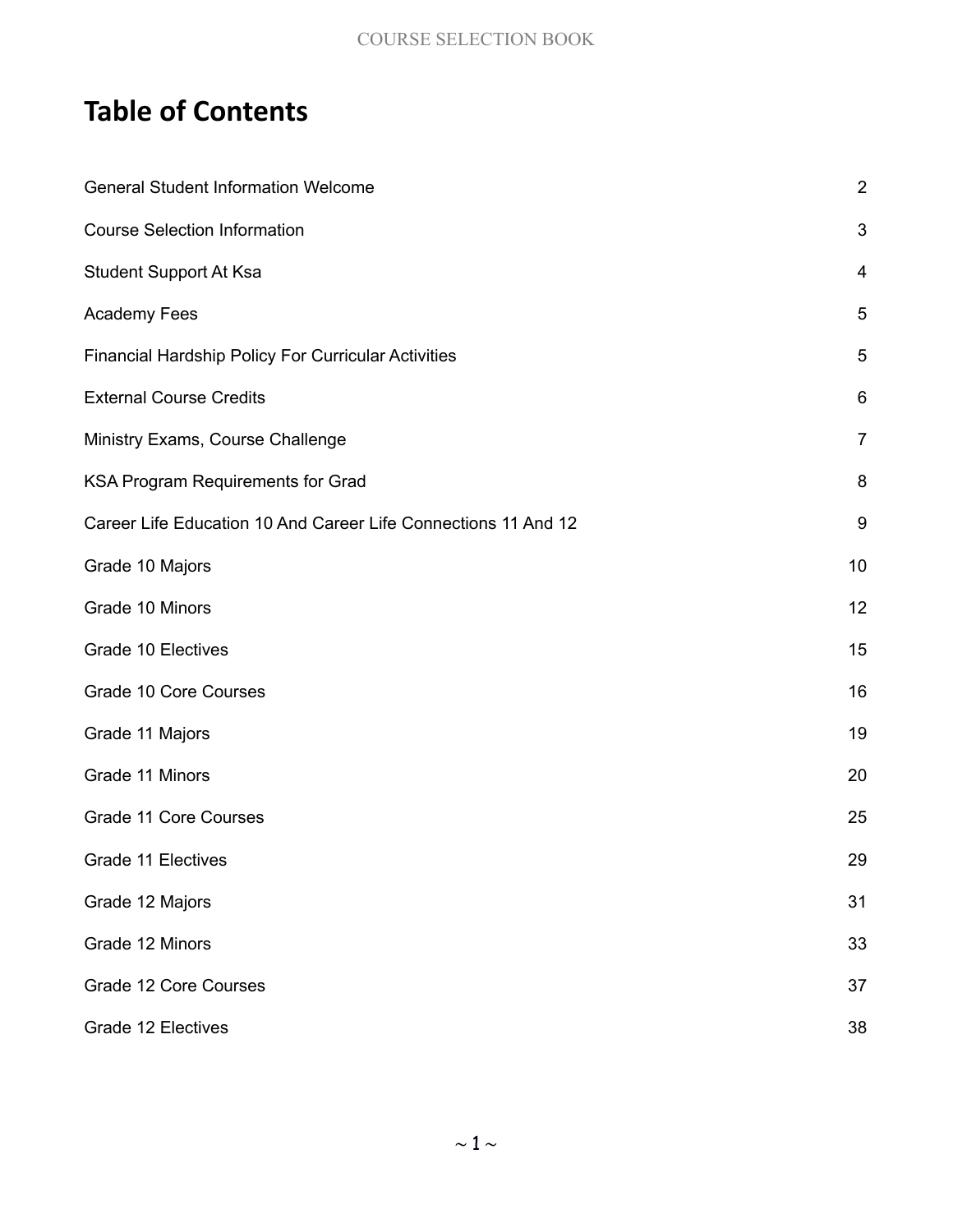# **Our Vision**

KSA is committed to increasing students' success through research-based, arts driven education.

# **Welcome to KSA!**

Welcome to Kamloops School of the Arts! KSA offers all the courses a student needs to graduate with a diverse complement of art electives and explorations in Drama, Music, Dance, Visual Arts and Media Arts. We have a very strong math and science department and our results in all academic areas have been excellent including languages. We are proud of what our students achieve and look forward to another great school year!

# **Kamloops School of the Arts: Our Mission and Mandate**

Kamloops Schools of the Arts (KSA) offers a creative, "hands-on" and "minds-on", academic experience that integrates all the Arts into the BC curriculum. KSA is a Kindergarten to Grade 12 school dedicated to the study and exploration of mathematics, science and humanities while allowing students to express their understanding through the integration of the arts.

In addition, students study and hone their artistic skills during dedicated studio time with professional, highly qualified teacher-artists. Each teacher is trained and holds qualifications in one or more artistic disciplines. KSA offers programs designed to allow students to develop creativity, critical thinking and communication skills in a supportive, collaborative environment.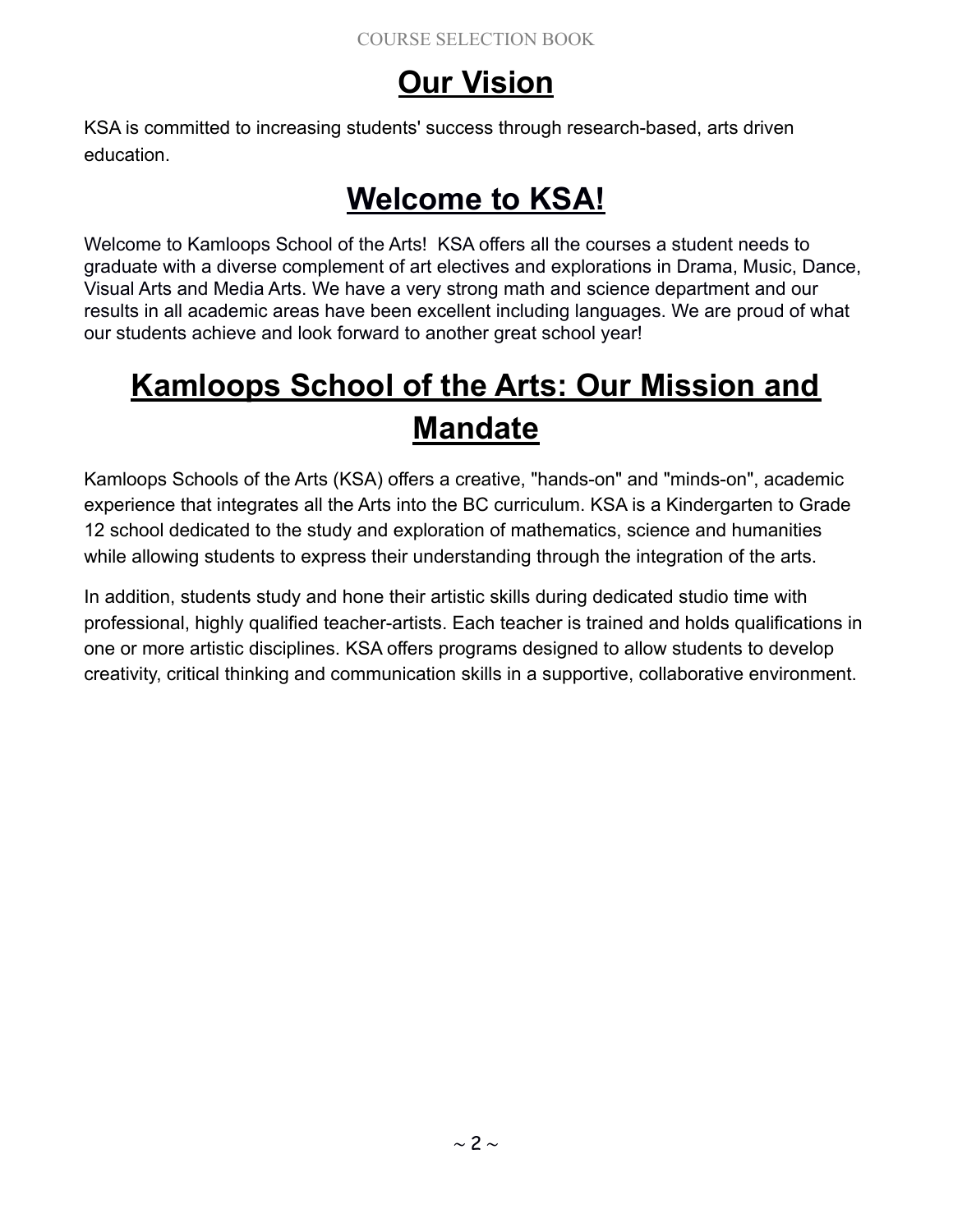# **Course Selection Information**

We hope that the course descriptions found in this booklet will help you make wise decisions. Please read them carefully. If you have any questions, please contact the school's main office.

- Students, with support from the vice principal and counsellor, will submit their course requests online. New students may choose the online option or complete a paper form and turn it into the office.
- Your choice of "Major", "Minors", and "Electives" should be based on your interests, abilities, past school achievements including your personal educational ambitions. Languages, mathematics, and science requirements for post-secondary education need to be considered carefully when selecting courses. If you have any questions, please see our school counsellor.
- Students, parents, and guardians are always welcome to discuss course selections and other concerns with our counsellor. Please call the main office to arrange a phone appointment or an appointment at the school.

*It is the responsibility of students and their parents to ensure that their course selections enable them to meet the unique admission requirements of every institution they are considering attending.*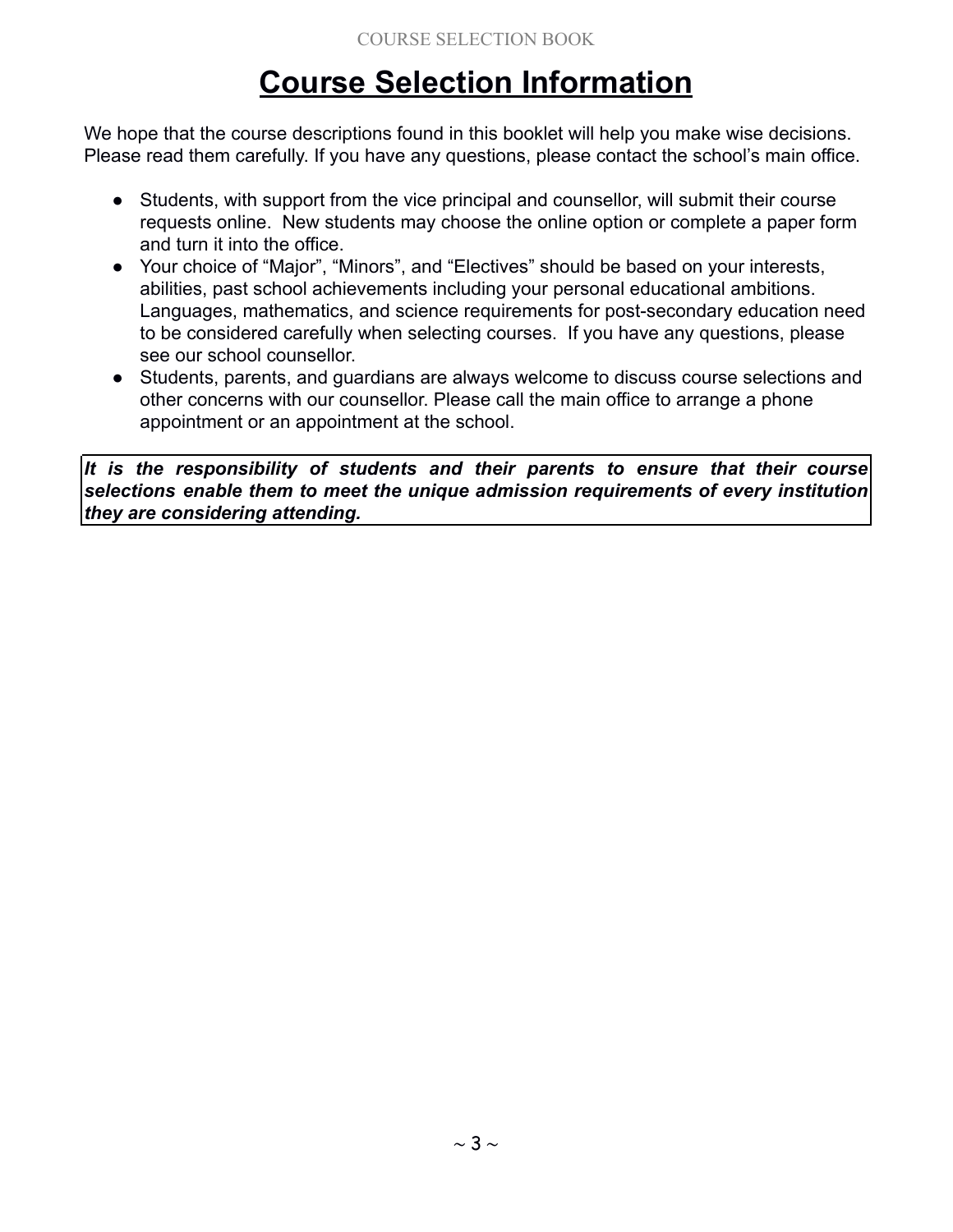# **Student Services and Supports at KSA**

### **Counselling Services**

This is a student-centered service; students are encouraged to see a counsellor for help with;

- Personal and interpersonal difficulties
- Timetable and course plans
- Future education and vocational planning
- Liaison with community agencies
- Scholarship information and application support.

#### **Learning Assistance** *(provided by the Learning Assistance Resource Teachers (L.A.R.T.)*

Our LART offers learning assistance assessments, remediation plans and course assistance for students referred by counsellors or teachers. Students needing specific help may be timetabled into the LAC room. (Learning Assistance Centre)

- Some of the services provided by LAC include;
- assistance with academic courses;
- adapted learning materials;
- tutoring;
- word processing tools;
- organizational help;
- study skills;
- assignment tracking;
- test support and adaptations

Students completing online courses may also use the LAC. Parents are welcome to contact the school counsellor for further information about Learning Assistance.

#### **Homework Requests for Planned Absences or Sickness**

Homework requests for long-term illnesses should be made to the counselling department.

Planned absence forms are in the main office and should be completed and signed by teachers if a student is travelling, performing in an outside production such as WTC, or participating in multiple days of an arts festival.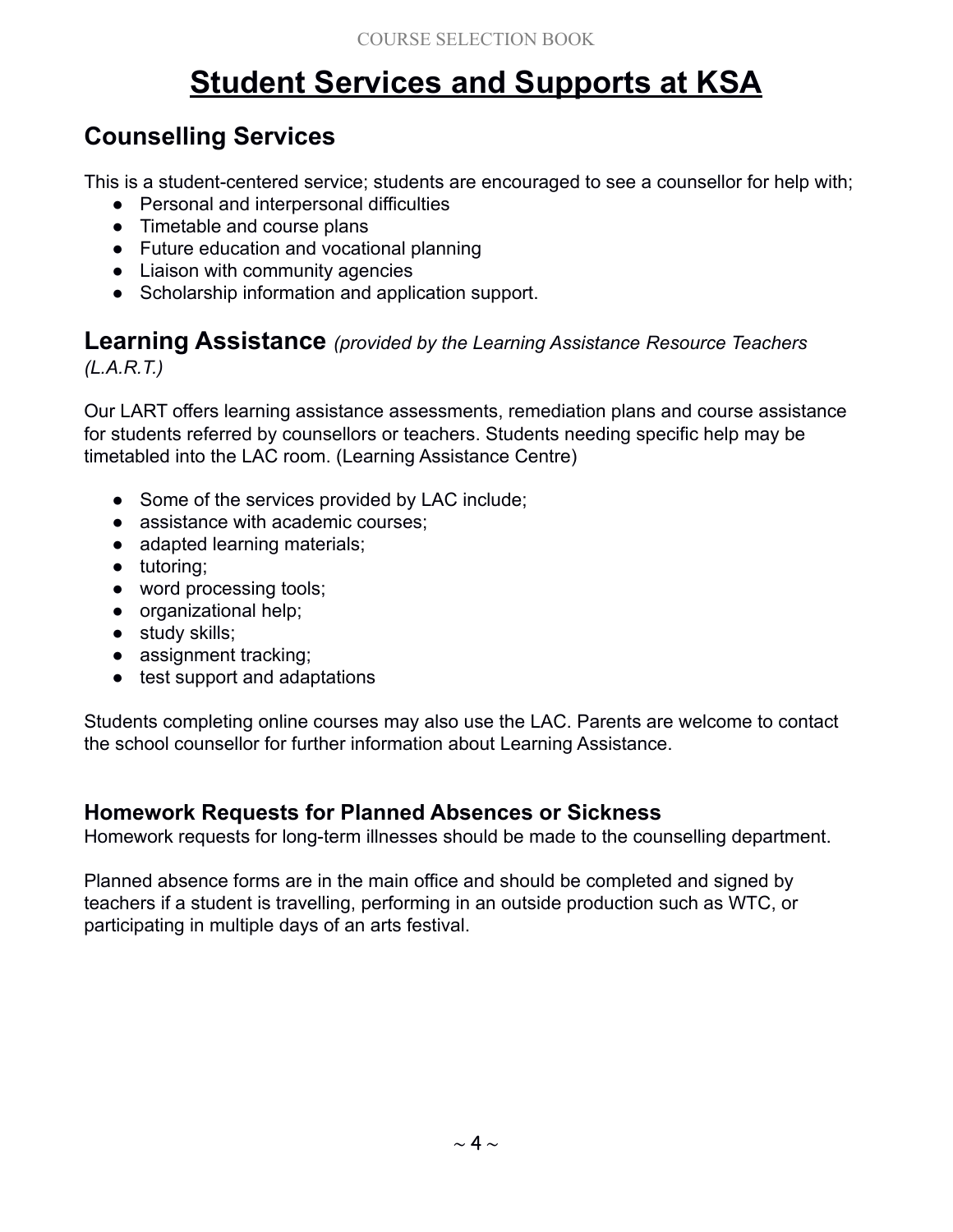# **KSA Academy Fees**

### **Expected Costs for School**

#### **What is an Academy?**

The Kamloops School of the Arts – high school program is a multi-year Fine Arts Academy recognized by the BC Ministry of Education as a choice school for specialized, enriched educational programming.

As an academy, we are able to offer an in-depth study of the 5 major art forms; Music, Dance, Visual Arts, Drama, and Media Arts, for grades 10-12.

The arts are integrated into the core daily instructional practice of the BC curriculum. 25% of our students' learning involves the study of these arts.

#### **Summary of Fine Arts Academy Fees** *Per Year*

| $\vert$ Academy Fees Grades 8 – 12                           | \$40.00       |
|--------------------------------------------------------------|---------------|
| Major Course – Arts Education Grades $8 - 12$                | \$35.00       |
| Grades 10 – 12 Minor Courses – Minimum of 2 courses per year | $ $30 - $65$  |
| <b>Total September Fees</b>                                  | $$105 - $140$ |

#### *\*See Foods 11 – 12 on Page 29 for course specific enhancement fee.*

#### **School Locks for Student Lockers**

Students must put a lock on their lockers.

These can be purchased at the office for \$10.00.

Students may bring combination locks from home.

The office is required to keep the combination for each lock on file.

#### **Instrument Rental for Band**

Based on district guidelines, rental for musical instruments from the school is \$90.00 per year.

# **Financial Hardship**

No student will be denied the opportunity to participate in a course and/or activity associated with a course in which they are enrolled because of financial hardship. Parents / Guardians and/or students should contact the school principal.

Confidential, respectful and discreet arrangements can be made to ensure a student is not denied an opportunity to participate in a course or activity associated with the course. This involves completing the District 73 Financial Assistance form and a brief discussion with the principal.

### **Suggested List of Supplies for Student Success at School**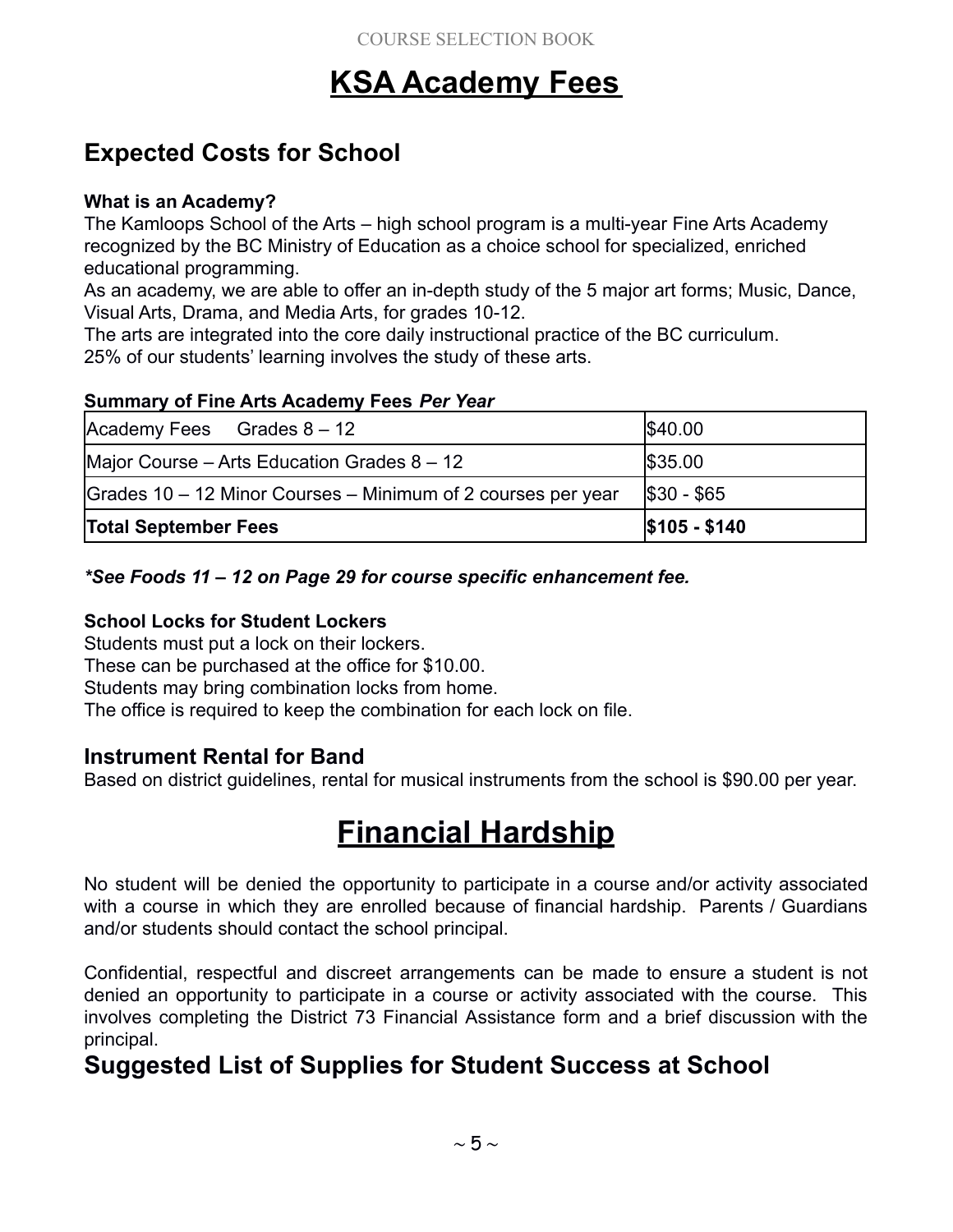#### **Students will be expected to supply the following:**

- loose leaf paper and binders
- pens, pencils, erasers and metric rulers
- geometry set
- scientific calculator (with sin, cos, tan)
- dictionary
- pencil crayons or felt pens (optional)
- gym strip: shorts (sweats), t-shirt, socks, runners, warm workout clothing for the winter months, and a lock for the PE locker
- lock (for assigned locker)
- Jazz shoes and work out wear for students taking dance.

#### **Please Note:**

**Teachers may have additional supply requirements. These supplies are listed on the course overview.** Course overviews are distributed to students in the first week of school.

### **Course Hours per Year**

Fine Arts Majors = 120 hours one 4 credit Fine Arts Major Course Grade 10-12 Fine Arts Minors = 120 hours two 2 credit (60 hours each) Fine Arts Minor Courses Grade 8 and 9 Fine Arts Mosaics = 120 hours  $5x7$  samplers (17 hours each) 8/9 Ministry Arts & ADST

### **External Course Credits**

Credits toward graduation may be earned for successfully completing a wide range of activities that students participate in outside of school. The ministry has approved many courses and programs from diverse, community based learning activities. Some of the external courses also fulfil the applied skill / fine art requirement for graduation. Some examples of the courses are:

- Lifeguarding course
- Royal Conservatory of Music
- Cadets
- Athletics
- Dance
- TNT Options

Please check the Ministry of Education Website or see our school counsellor for more information.

[http://www2.gov.bc.ca/gov/content/education-training/k-12/support/graduation/getting-credit-to](http://www2.gov.bc.ca/gov/content/education-training/k-12/support/graduation/getting-credit-to-graduate/external-credentials)[graduate/external-credentials](http://www2.gov.bc.ca/gov/content/education-training/k-12/support/graduation/getting-credit-to-graduate/external-credentials)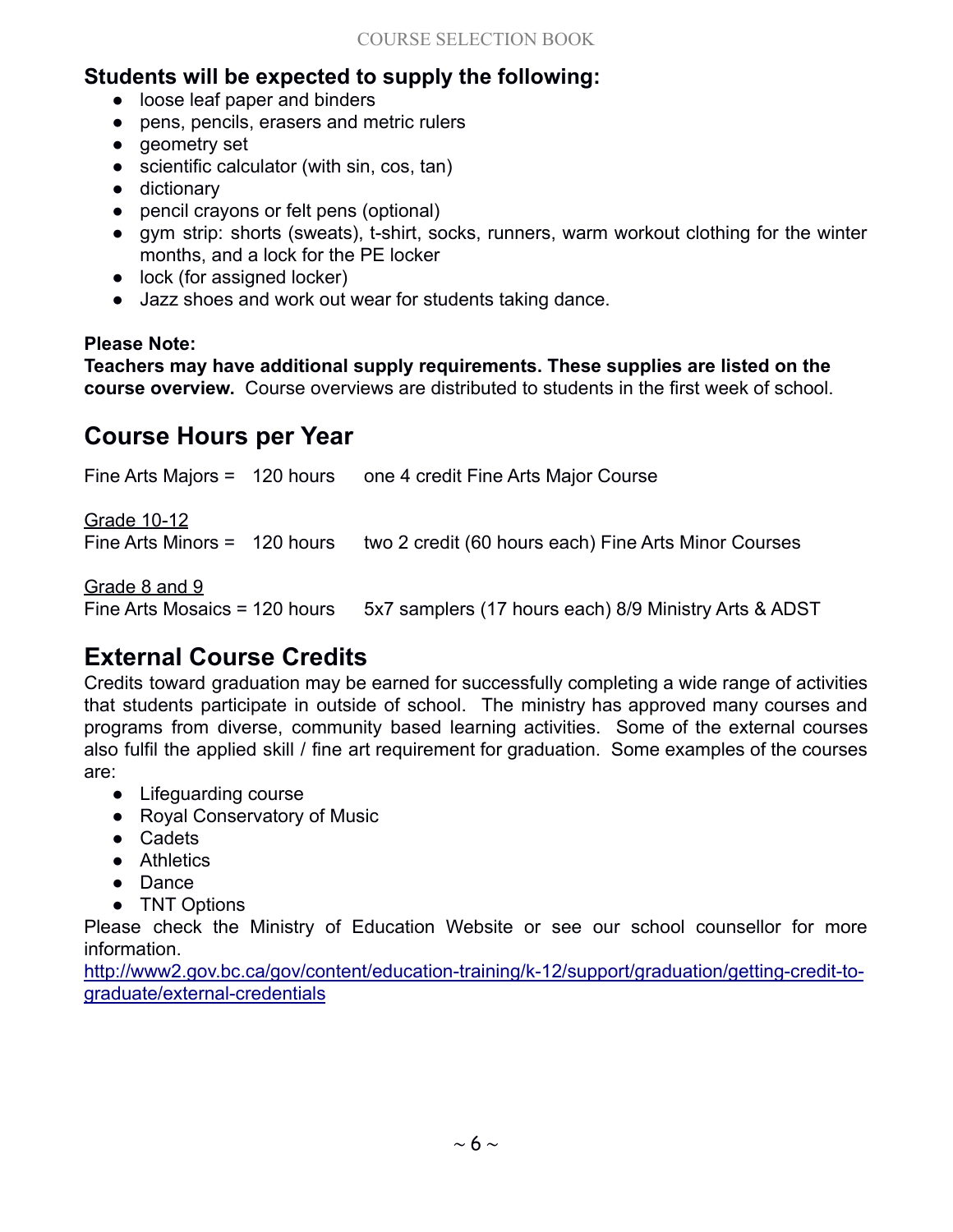# **BC Ministry Assessments, Course Challenges**

### **BA Graduation Program**

The B.C Graduation Program has changed. The Ministry of Education has worked with educators, post-secondary institutions and employers to update the program. The B.C Graduation Program ensures that students graduate from secondary school as educated citizens, with the knowledge, competencies, and skills they will need to transition successfully into higher education, training and the workforce.

Students must earn at least 80 course credits and complete the Provincial Graduation Assessments in numeracy and literacy to graduate.

**16 credits must be at the Grade 12 level. 28 credits must be electives. 52 credits from the following;**

- Physical and Health Education 10 (4 credits)
- Science 10 (4 credits), and a Science 11 or 12 (4 credits)
- Social Studies 10 (4 credits), and a Social Studies 11 or 12 (4 credits)
- A Math 10 (4 credits), and a Math 11 or 12 (4 credits)
- A Language Arts 10, 11 and a required 12 (12 credits total)
- An Arts Education 10, 11, or 12 and/or an Applied Design, Skills, and Technologies 10, 11, or 12 (4 credits total)
- Career-Life Education (4 credits), and Career-Life Connections (4 credits)

### **There are 3 Provincial Graduation Assessments:**

The Grade 10 Numeracy Assessment (started in 2018) The Grade 10 Literacy Assessment (started 2020) The Grade 12 Literacy Assessment (started 2021-2022)

### **Course Challenge Process**

On rare occasions, when students believe they have all the prerequisite knowledge in a given course, they may request to challenge a course. Course challenges must be completed in April or May prior to the student starting school in September.

Completed challenges are needed to facilitate the student being timetabled accordingly. Students who wish to challenge a course must meet with the school counsellor to determine eligibility for challenge, and to make necessary arrangements.

In order to successfully challenge a course, a student must achieve a minimum of 80% on a final exam for the challenged course. Not all courses are open to challenge. This is to be determined by the principal.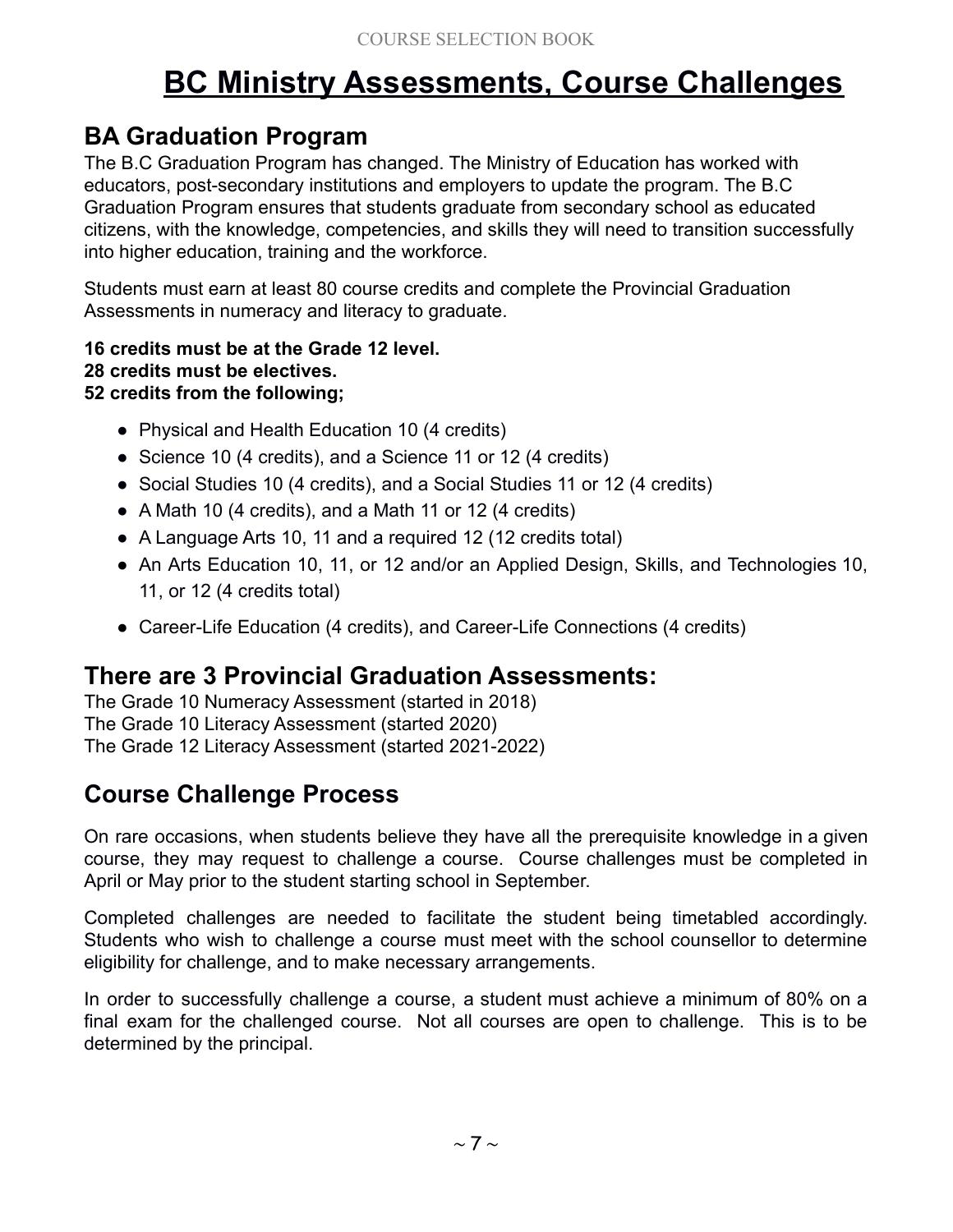# **KSA Program Requirements for Grad**

| <b>GRADE 10</b>              | <b>CREDITS</b> | <b>GRADE 11</b>                             |                | <b>CREDITS GRADE 12</b>                            | <b>CREDITS</b> |
|------------------------------|----------------|---------------------------------------------|----------------|----------------------------------------------------|----------------|
| $(2)$ - English 10           | $\overline{4}$ | $(1)$ English 11                            | 4              | $(1)$ - English 12                                 | $\overline{4}$ |
| Science 10                   | 4              | $(1)$ Science 11<br>or 12                   | $\overline{4}$ |                                                    |                |
| $(1)$ - Math 10              | 4              | (1) Math 11 or 12                           | 4              | Grade 12 Elective                                  | $\overline{4}$ |
| Socials 10                   | $\overline{4}$ | (1) Socials 11 or<br>$ 12\rangle$           | $\overline{4}$ | Grade 12 Elective                                  | $\overline{4}$ |
| <b>PE 10</b>                 | $\overline{4}$ | <b>Elective Course</b>                      | 4              | <b>Elective Course</b>                             | $\overline{4}$ |
| French 10 or<br>Foods 10     | $\overline{4}$ | <b>Elective Course</b>                      | $\overline{2}$ | <b>Elective Course</b>                             | $\overline{4}$ |
| Arts<br>Fine<br>Major        | $\overline{4}$ | Fine Arts - Major                           | $\overline{4}$ | Fine Arts-Major                                    | $\overline{4}$ |
| Fine<br>Arts-<br>Minor       | $\overline{2}$ | Fine Arts - Minor                           | $\overline{2}$ | Fine Arts -Minor                                   | $\overline{2}$ |
| Fine<br>Arts-<br>Minor       | $\overline{2}$ | Fine Arts - Minor                           | $\overline{2}$ | Fine Arts -Minor                                   | $\overline{2}$ |
| Careers 10<br>Career Life Ed | $\overline{4}$ | <b>Juried Portfolio</b><br>Career Life Conn | $\overline{2}$ | <b>Juried Portfolio</b><br><b>Career Life Conn</b> | $\overline{2}$ |
| <b>Grade 10 Total</b>        | 6              | <b>Grade 11 Total</b>                       | 34             | <b>Grade 12 Total</b>                              | 30             |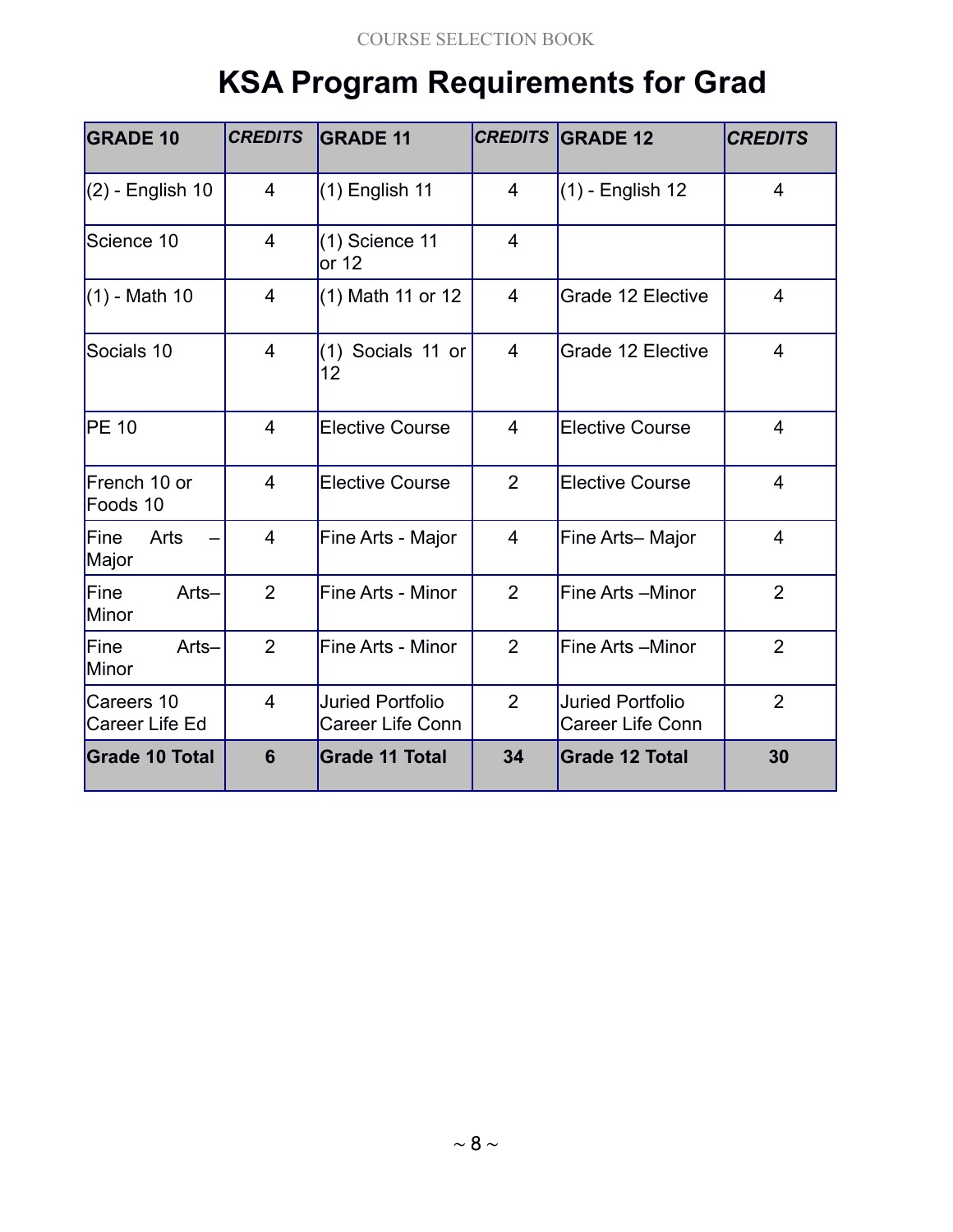# **Career Life Education (CLE 10) (4 credits)**

#### **MCLE-10**

Career Education joins the traditional subject areas as a core requirement for graduation.

Career Life Education 10 provides four credits of the required 8 credits towards graduation. This course asks students "Where do you want to go?" and provides them with the resources and time to discover and explore their goals as part of their career education graduation program.

Students engage in studies of self-awareness designed to uncover interests and passions so they may link them to potential career paths. Students will identify and build the skills necessary for success in the 21st century while considering local and global labour market trends.



Students learn aspects of budgeting and personal finance management to allow them to successfully manage their money after secondary school. Career Life Education should not be seen as a single stand-alone course, but as part of a graduation career education program. This program approach allows students in CLE 10 to start working on the career experience hours and capstone project components of the CLC 12 course. (Explained directly below)

### **Career Life Connections/Juried Portfolio 11 (2 credits) (MCLCA12) and Career Life Connections/Juried Portfolio 12 (2 credits) (MCLCB12)**

As with Career Life Education, this course is divided into the themes of self-awareness, building career skills, career knowledge and awareness, and career and life planning with the aim to extend that learning into the experiential realm. Students in CLC 12 build on earlier learning in the four themes of career education as they complete 30 career experience hours and capstone project. The presentation of the capstone project is a culminating experience of this program and an opportunity to show the learning journey to friends, family, community, postsecondary and career mentors. The capstone project becomes a bridge connecting the public school experience with postsecondary ambitions.

The 2-credit capstone course, compulsory for all grade 11's & 12's, helps prepare students to apply to fine arts programs in universities as well as showcasing their very best work. It is an independent study course. Students will meet throughout the year with a teacher specialist in their chosen discipline to receive guidance and feedback as they prepare a portfolio showcasing their accomplishments in their chosen Major. Teachers will also assist in developing the content and criteria for each portfolio. In January, Grade 12 students will present their portfolio to a panel that will provide a mark.

At year-end, Grade 11 students will present their portfolio to a panel that will provide a mark based on the previously established criteria.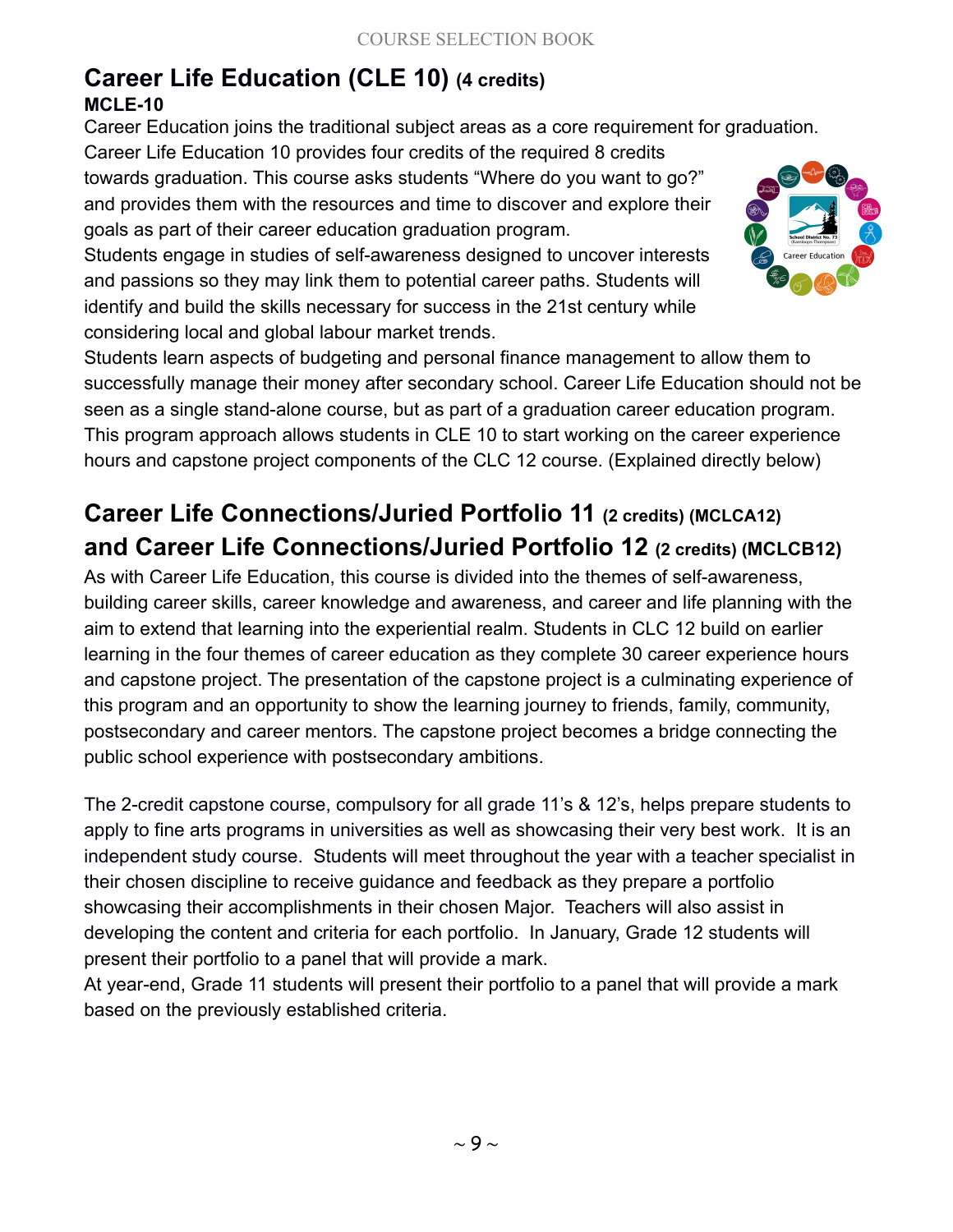# **Grade 10 Academy Majors**

Students in grade 10 choose a major area of focus. This major runs for the full year. Students choose 2 minor classes. Each minor runs for 1 semester.

# **Dance Majors:**

### **Dance 10 (Dance Foundations 10) (4 credits)**

#### **MDCF-10**

#### **Prerequisite: Grade 9 Dance or Teacher Approval**

Dance uses the body to display and showcase feelings, emotions, stories and more. Students work on fundamental dance skills in a variety of dance genres while in a fun and safe setting. Students learn to express themselves through dance and work with others in performances. Dancers are elite performance artists that strengthen their core and increase their physical flexibility! This may be the perfect fit for you!

# **Drama Majors:**

#### **Drama 10: (General) (4 credits) MDRM-10**

#### **Prerequisite: Grade 9 Drama or Teacher Approval**

Acting is the focus of Drama 10. Students have synthesized the attitudes, knowledge and skills attained in their junior years to deepen their performances as an actor. Student actors focus on interpretation, characterization and performance. Course content includes: Emotions, Motivation, Character History, Movement, Speech Skills, Script Analysis, Reader's Theatre, Monologue, Scene and Performance.

# **Media Arts Majors:**

#### **Media Arts 10 (4 credits) MVAM-10**

#### **Prerequisite: None**

Students develop the knowledge, skills and attitudes needed respond to and create art using media arts technology. Media arts technology may include still photography, film and video, computer tech., electronic and digital recording. Media Arts 10 students learn to use media tools to be confident in analyzing the visual elements and principles of design. Students learn image development and how to effectively incorporate sound, movement, time and light.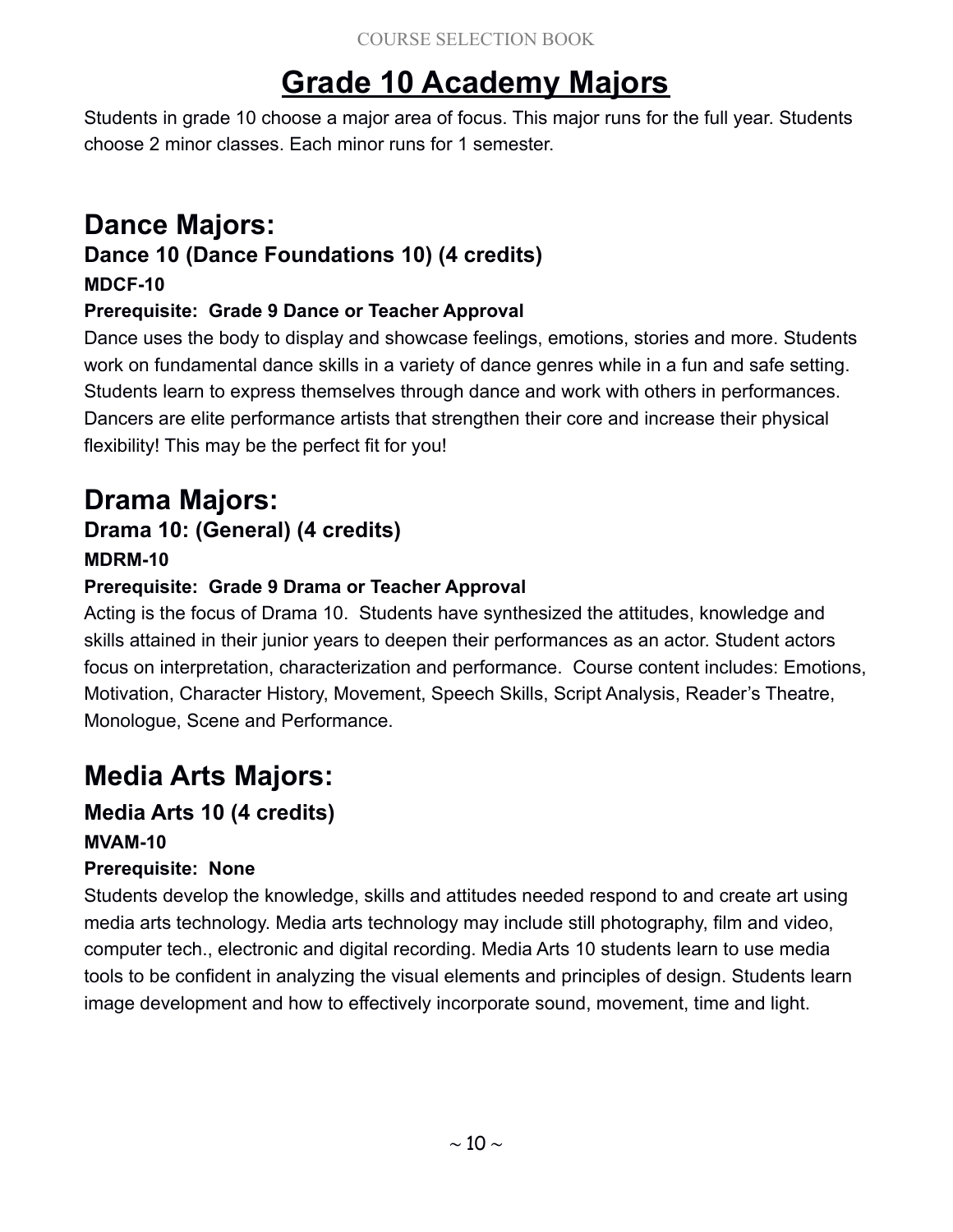#### **Music Majors: Instrumental Music 10: Concert Band 10 (4 credits) MMUCB10**

#### **Prerequisite: Minimum Two Years of Instrumental Experience or Teacher Approval**

Students at the intermediate level continue to develop their level of musicianship. Through music students explore their identity and sense of belonging. Students gain insight into perspectives and experiences of cultures from a variety of times and places. Students learn that growth as a musician is dependent on perseverance, resilience, and reflection. Students perform in solo and ensemble settings within the school, various festivals and touring shows.

#### **Vocal Music 10: Concert Choir 10 (4 Credits)**

#### **MMUCC10**

Choral Music 10 is for students of intermediate singing ability who have knowledge of the basic rudiments of music. Singing in a choir is one of the most powerful ways to effect change, within ourselves and our communities. Vocal students develop an understanding and appreciation for a variety of musical styles that contribute to the community's musical life. Students should have a strong desire to sing individually and with others, and will need to be able to work independently. Home practice and participation in performances is required by the KSA Music Department. *Currently, choir is offered after school, on Tuesdays and Thursdays*

### **Visual Art Majors:**

#### **Studio Art 10 (4 credits) MVAST10**

#### **Prerequisite: Minimum Two Years Art or Teacher Approval**

The Visual Arts 10 Course offers various perspectives and experiences for creating and discussing art, while students develop a sense of belonging and a further understanding of their personal identity. Students create works using inquiry, planning, creative risk taking, and time management. Students explore the language of art based on the elements of art, and the principles of design. Content includes world and indigenous cultures, and historical art movements. The course addresses the role and responsibilities of artists in society.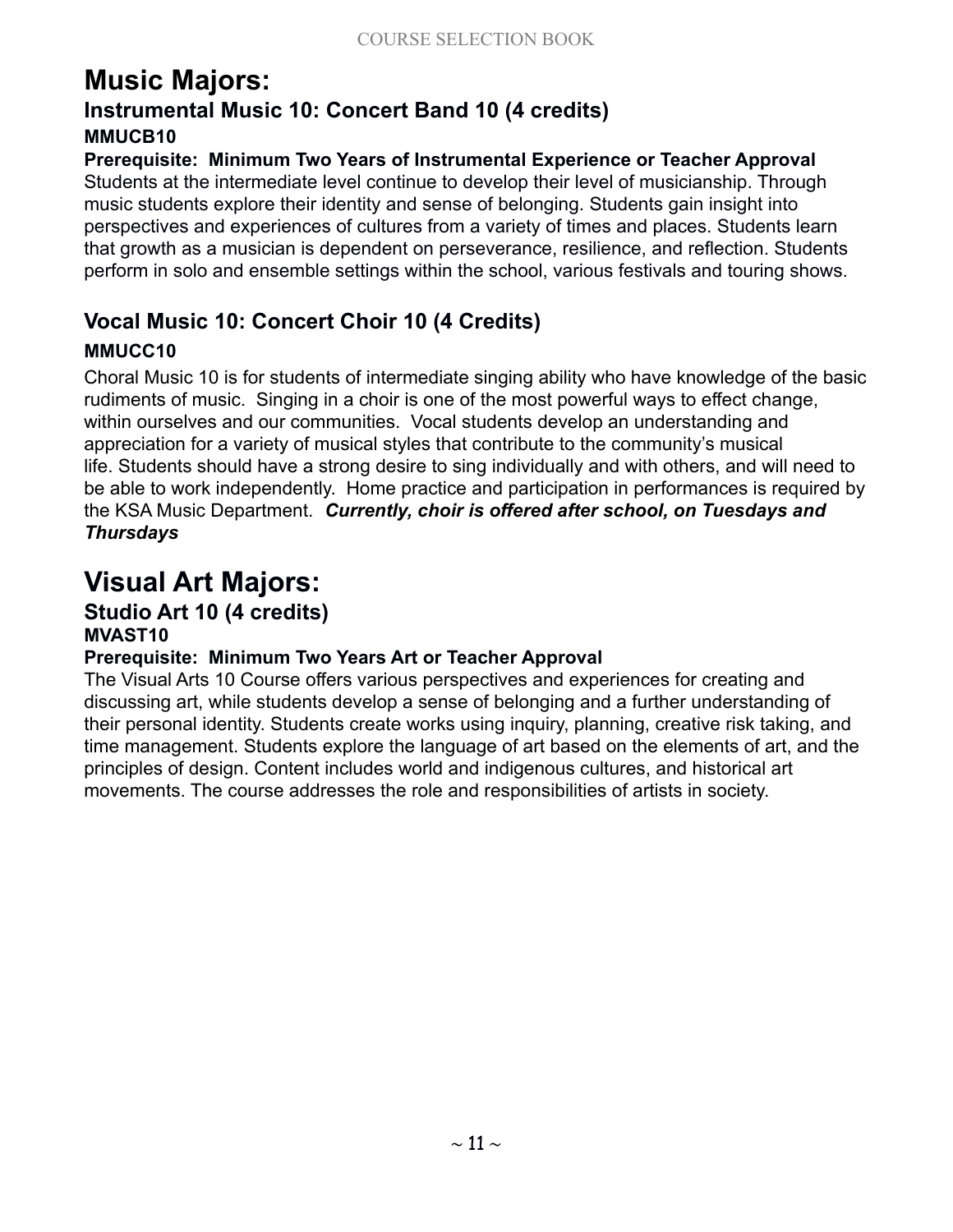# **Grade 10 Academy Arts Minors**

#### **Visual Arts Minors: Studio Art 2D 10 Semester 1 YVPA-0G**

The Visual Arts Studio 2D class offers students various perspectives for creating, discussing and exploring art primarily through drawing and painting. Skills: The creation of 3D works involves inquiry, observation, discussion, sharing, critiques, idea development, idea refinement, creative processes, perseverance, planning, creative risk taking, and time management. Artistic Literacy: In this course students explore the language of art based on Design Elements, and Design Principles. The content of this course is inspired by world and indigenous cultures, and art movements. The course addresses the role and responsibilities of the artist in society.

#### **Studio Art 3D 10 Semester 2**

#### **YVPA-0H**

Artistic work created by students in Studio Arts 3D communicates ideas, emotions, and perspectives through form. Traditions, perspectives, worldviews, and stories are shared through these experiences.

Skills: The creation of 3D works involves inquiry, observation, discussion, sharing, critiques, idea development, idea refinement, creative processes, perseverance, planning, creative risk taking, and time management. Artistic Literacy: In this course students explore the language of art based on Design Elements, and Design Principles. The content of this course is inspired by world and indigenous cultures, and art movements. The course addresses the role and responsibilities of the artist in society.

### **Dance Minors:**

#### **21st Century Dance Company 10 Semester 1 (2 credits) MDNCM102CR**

#### **Prerequisite: Grade 9 Dance or Teacher Approval**

Students are introduced to numerous styles of dance from around the world. Indigenous dance, Jazz, Ballet and Street Dance have been important global influences that have become the foundation of popular dance in our modern world. Based on these student explorations of dance, students learn the fundamentals of good choreography and the impact that their dances have with audiences. Students learn skills, tips, and tricks to create dance numbers that really stand out and pack a punch!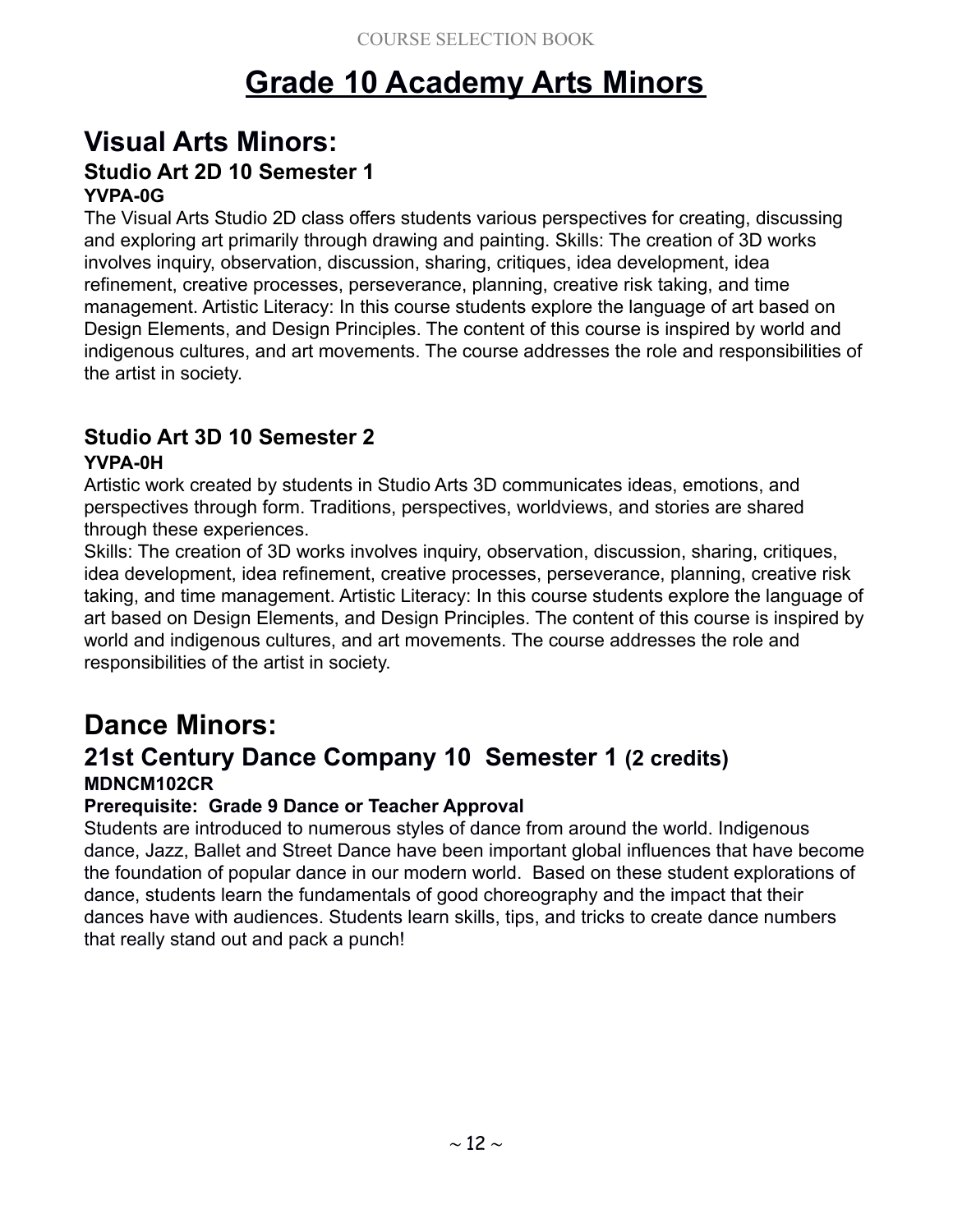### **Hip Hop 10 Semester 1 (2 credits) (Offered 2023-24) YVPA-0D**

#### **Prerequisite: Grade 9 Dance or Teacher Approval**

Dance companies engage audiences with spectacular performances, with a core focus on musicality, dynamic movement, and stage presence. In this course you will be introduced to commercial dance styles with a strong North American Hip Hop foundation as well as performance styles. This course will also teach the fundamentals of dance stage presence, and what it takes to become a large company dancer!

### **Drama Minors:**

#### **Theatre Improvisation: Drama 10 Semester 1 (2 credits) YVPA-0F**

Students will deepen their skills acquired from the introductory improv course held in the grade 8 and 9 art mosaic. Physical Theatre will be introduced, with a focus on the body as the "honest instrument". Students will create original pieces, encompassing the ridiculous and the sublime. Students collaborate with an ensemble and take creative risks through advanced games, and scene work.

#### **Theatre Production 10 Semester 2 (2 credits)**

#### **YVPA-0J**

The elements of production design, technical theatre, and theatre management are important components of this course. Students complete lighting design, sound design, set design, and costume design projects for real productions. The students learn the hierarchy of a production and crew responsibilities while learning the order in which tasks are undertaken and the steps it takes to produce a piece of theatre from first rehearsals to the final show! During this course students work with the Junior and Senior Theatre classes to design and produce their shows.

# **Music Minors:**

#### **Contemporary & Chamber Music Semester 1 (2 credits) YVPA-0K**

Students with musical experience who would like to work in small groups to produce a variety of music will love this course! From duets to larger chamber groups students explore music in traditional, contemporary or a fusion of many styles! Collaborations may include songwriters and instrumentalists, jazz combos, rock bands, quartets, and more! Let your imagination take over with your friends and classmates! To top it all off, students learn basic recording techniques to archive their works and collaborations.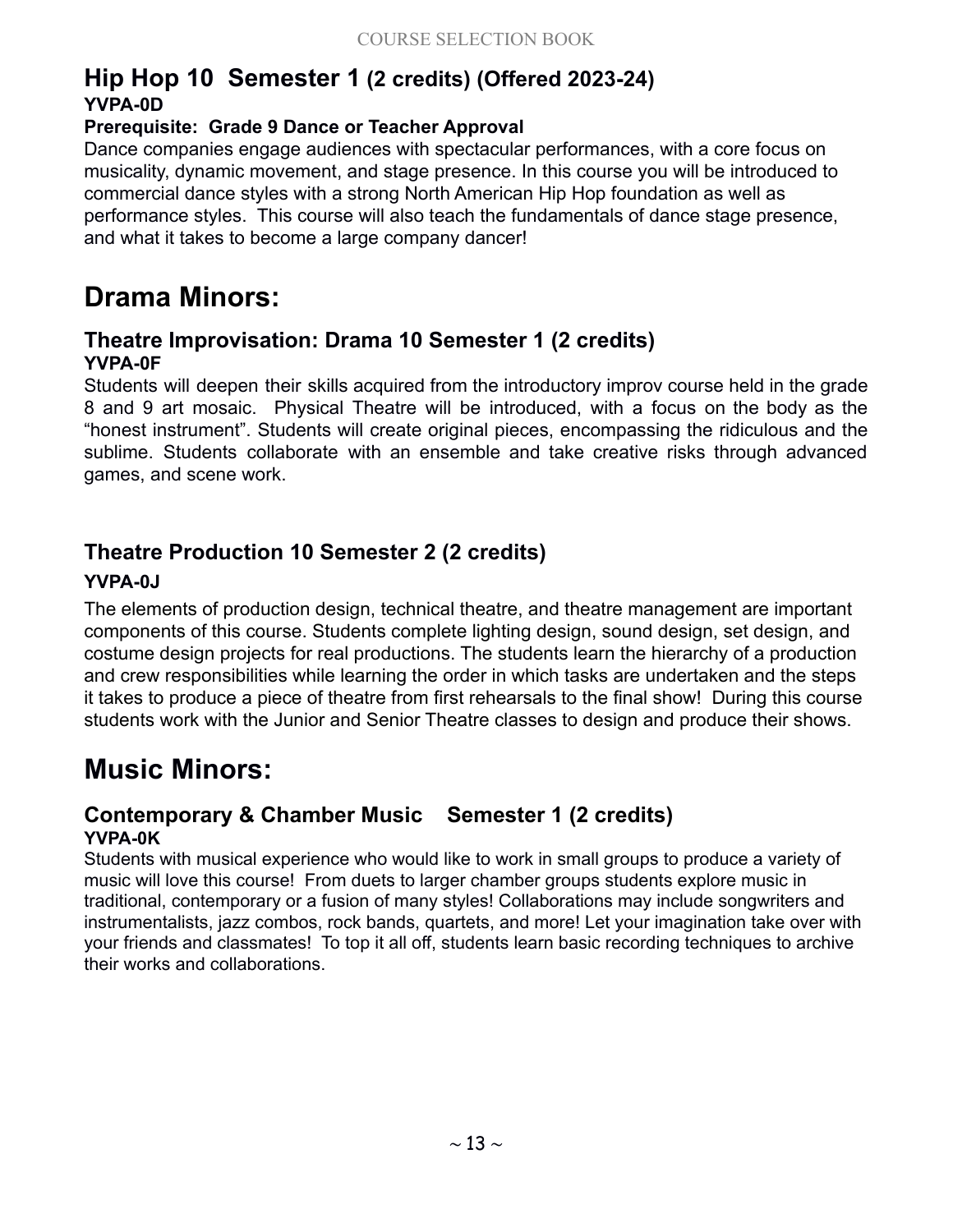### **Guitar 10 Semester 1 (2 credits)**

#### **YVPA-0B**

This course is carefully designed to welcome beginner and advanced guitarists! Students learn various skills such as chords, strumming and fingerpicking. No matter what your level of experience is, you play in a wide variety of musical styles! Instruction is done in both large groups and individual one-on-one time. Students who have previous knowledge in guitar progress their skills further in technical areas because you get the time to work on your favourite pieces and selections. No previous musical knowledge is required for this course. Sign up with a friend and have a great time jamming!

#### **Senior Musical Theatre10 Semester 2 (2 credits)**

#### **YVPA-0C**

This level of Musical Theatre course introduces students to the varied aspects of musical theatre performance, with special attention to the fundamentals of voice production, stage movement, acting, characterization and dance. Students have the opportunity to perform in either small-scale and/or large scale production.

### **Media Arts Minors:**

#### **Film Studies 10 Semester 1** (**2 credits)**

#### **YVPA-0L**

**\*\***This minor will alternate with Video Production every other year.

Film Studies is the study of the production, aesthetics, and history of the 20th century's most important visual medium—the cinema. As a storytelling device, as a historical document, as an expression of imagination, as an artistic object, there is no form more capable of capturing our interest and provoking the senses. The cinema can create worlds of magic, fantasy, and romance just as easily as it can expose the dim reality of actually lived life. In film studies we will look at a number of different time periods and genres. You will get the chance to watch, debate, and make films!

#### **Graphic Production 10 (Yearbook) Semester 2 (2 credits)**

#### **YCCT-0D**

In the senior levels of this course, students may be assigned to lead groups in the production process. They may also be assigned as editors of the book. Students completing this course will be able to work with industry standard software for desktop publishing and image and photo manipulation. Students who participate in publishing the yearbook will leave the class with marketable skill in desktop publication. In addition, students will gain invaluable skills in organization, teamwork and business practices.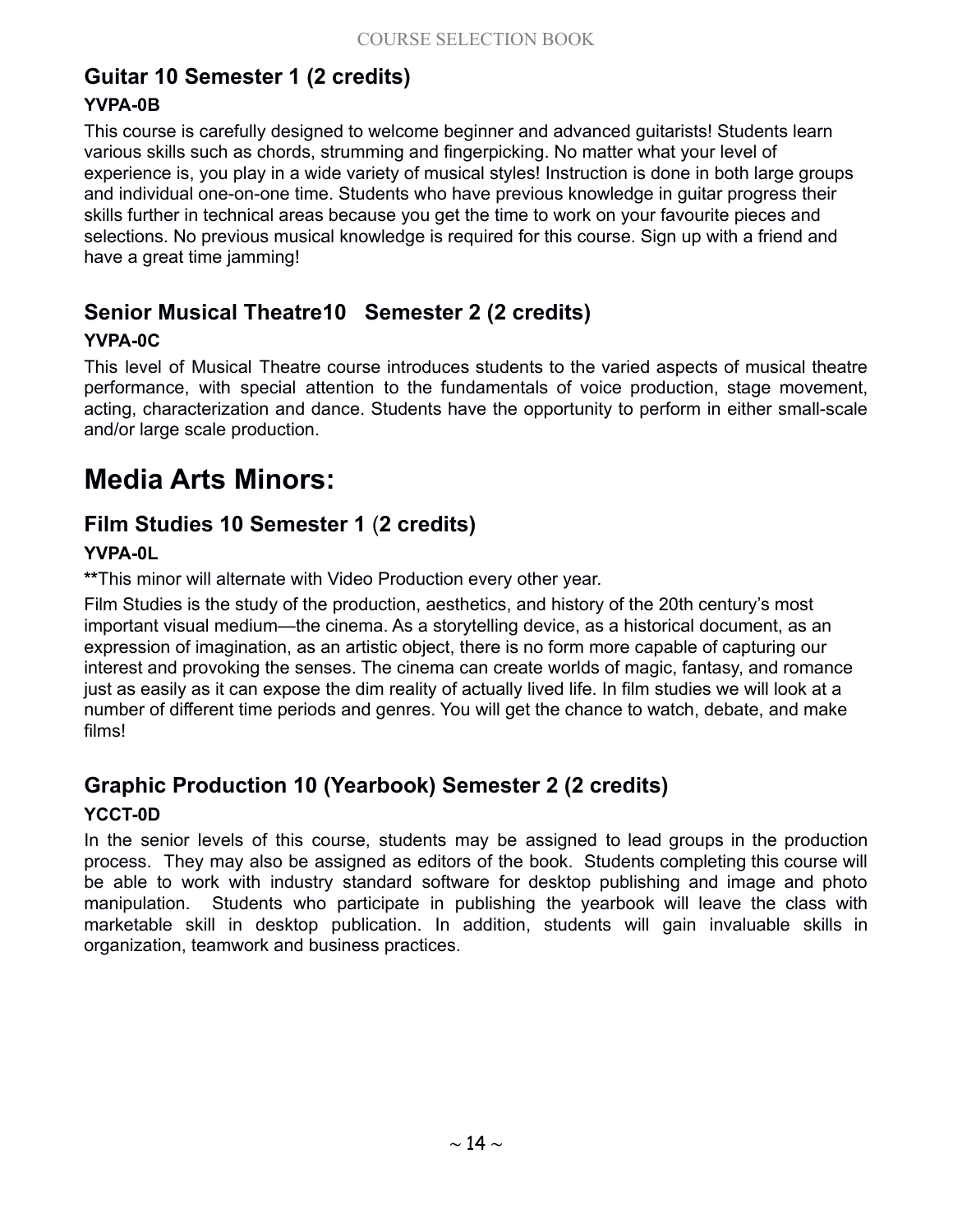# **Grade 10 Electives**

# **Home Economics:**

### **Food Studies 10 (4 credits)**

#### **MFOOD10**

#### **Prerequisite: None**

#### **Enhancement Fee: \$35.00.** *\*Food Safe Certifications will be offered at an additional cost\**

Students will gain knowledge of the basics of cooking principles. They will become familiar with the terminology, tools, and skills needed to follow basic recipes. Emphasis will be on preparing fast, healthy, and delicious food. Topics include: time management, basic baking theory, budgeting, and nutrition. The food safe program will be covered in this course. Students may choose to receive their certification at an additional cost. Students must be able to work cooperatively in groups and complete written assignments as part of the course.

# **Languages:**

#### **Core French 10 (4 credits)**

**MFR--10**

#### **Prerequisite: French 9**

Themes studied in the French program include French celebrations; travel in France, daily life, sports and leisure activities, as well as introducing countries in La Francophone. These topics are discussed using a communicative approach to second language learning. This approach is combined with the mastery of specific grammatical components, which are also evaluated.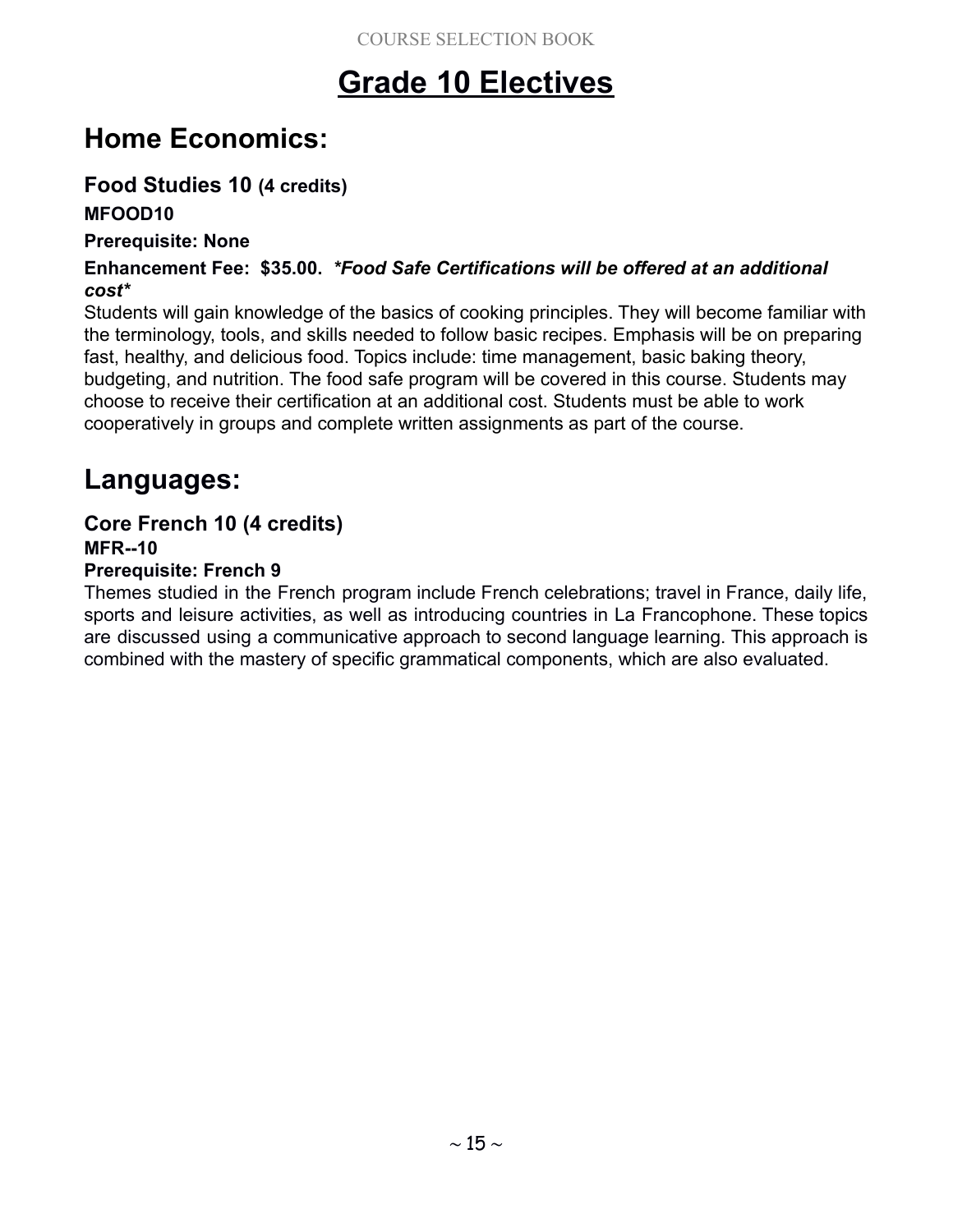# **GRADE 10 Core Courses**

# **English Language Arts 10:**

English studies in BC has undergone some changes in the last few years. Grade 9's heading into Grade 10 are offered choices. Students have already been surveyed and have chosen their preferred combination of the 2 language areas for study.

#### **Spoken Language and Creative Writing 10 (2 credits + 2 credits) (Offered in 2022-23) MCTWR10 MSPLG10**

Spoken Language 10 is designed to support students in their development of spoken communication through processes of questioning, exploring, and sampling. The course builds students' spoken language competencies by introducing them to varied structures, forms, and styles of oral compositions and by providing opportunities for students to individually and collaboratively study, draft, and use language to create original pieces in a variety of modes. This area of choice will also provide students with opportunities for performance, storytelling, and public speaking.

Creative Writing 10 is designed for students who have an interest in creative expression through language. The course provides students opportunities to build their writing skills through the exploration of identity, memory, and story in a range of genres. Within a supportive community of writers, students will collaborate and develop their skills through writing and design processes. This course is intentionally grounded in the sampling of writing processes, inviting students to express themselves creatively as they experiment with, reflect on, and practise their writing.

#### **Composition and Literary Studies 10 (2 credits + 2 credits) (Offered in 2023-24) MCMPS10 MLTST10**

This is a blended course designed to help students who have an interest in developing their skills in written communication in a variety of contexts while also interested in the literature of a particular era, geographical area, or theme or in the study of literature in general. This course will allow students the opportunity to think critically as they explore, extend, and refine reading and writing. Students will be working individually and collaboratively to develop skills to enhance their development of the English Language Arts curricular competencies.

The following are possible areas of focus within this course:

- narrative, expository, descriptive, persuasive, and opinion pieces
- planning, drafting, and editing processes
- writing for specific audiences and specific disciplines
- how to cite sources, consider the credibility of evidence, and evaluate the quality and reliability of the source
- genre-specific studies poetry, short stories, novels, drama, graphic novels, children's literature
- Canadian literature
- First Peoples texts
- specific author studies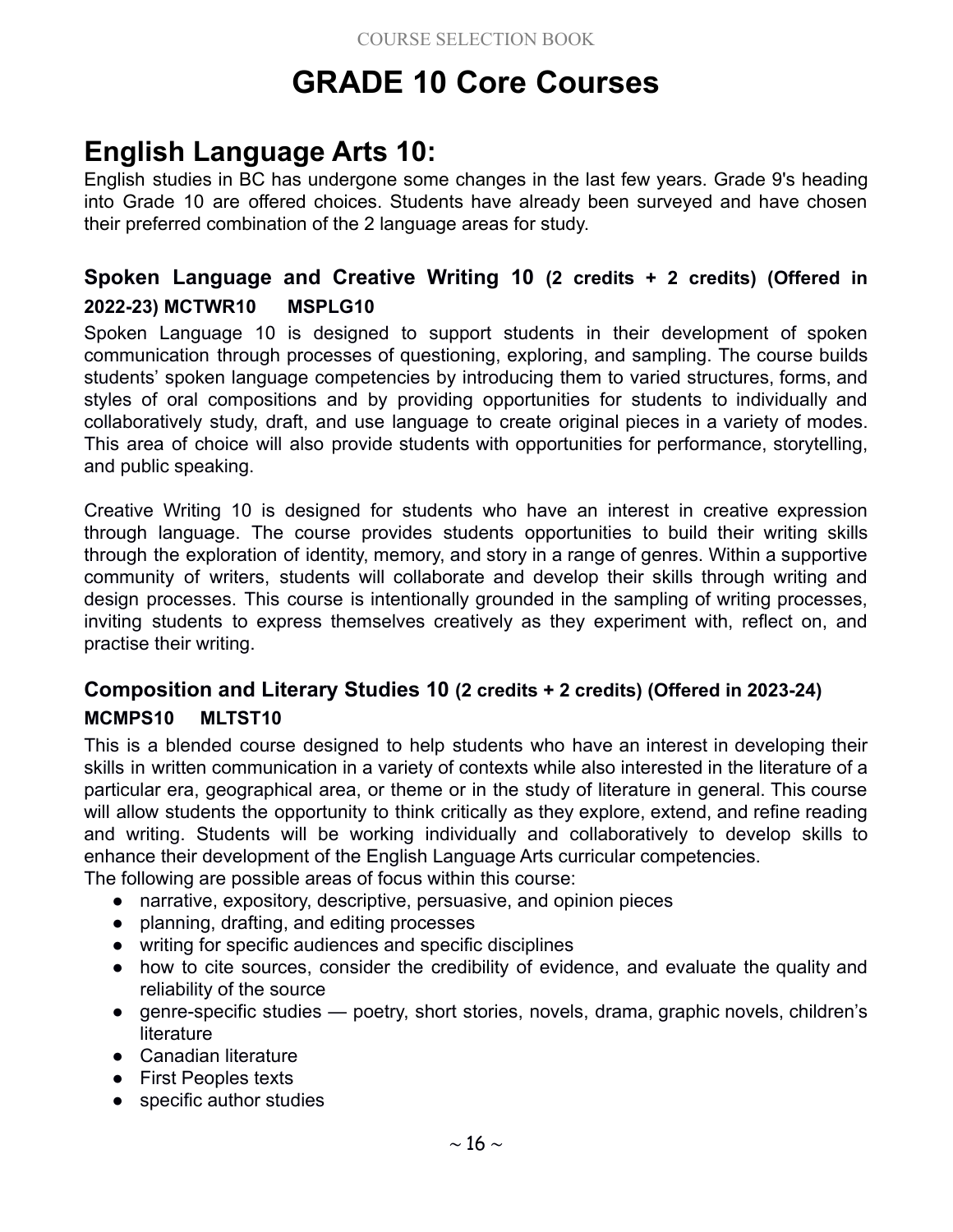# **Social Studies and Humanities:**

### **SOCIAL STUDIES 10 (4 credits)**

#### **MSS--10**

#### **Prerequisite: Social Studies 9**

The primary goal of Social Studies education is to give students the knowledge, skills, and competencies to be active, informed citizens who are able to think critically, understand and explain the perspectives of others, make judgments, and communicate ideas effectively. Through their study of historical events, students will gain an understanding of the people, places, issues, and events that have shaped the world they live in. Social studies provide students with an understanding of their place in the world and the connections between the human and natural environment. These interconnections, as well as a deepening understanding of the economy, Canadian society, and our democratic institutions, form the basis of all of our Social Studies Curriculum. Social studies 10 focuses on a greater emphasis of key disciplinary thinking skills, including inquiry and project based learning. Socials 10, through the study of conflict, injustices, political institutions and a study of perspective in Canada and the World: 1919 to the present continues the work of educating Canadian and global citizens that are knowledgeable and involved in our inclusive, multicultural society.

# **Mathematics:**

### **Workplace Mathematics 10 (4 credits)**

**MWPM-10**

#### **Prerequisite: Math 9**

This course is designed to provide students with mathematics skills required to directly enter the workforce or to enter most trades apprenticeship programs. **NOTE:** Some trades require a higher level of mathematical understanding as taught in the Foundations/Pre-Calculus math courses. Please check with Mrs. McMillan regarding the level of mathematics required if you are interested in attending a trade program. **This course only leads into the Apprenticeship and Workplace Math 11 pathway.**

#### Topics include: basic right triangle trigonometry, using operations to work with formulae, unit conversions and financial literacy, using transversals to explore angle relationships, graphing to interpret and model relationships, and observing trends and relationships by analyzing simulations and data.

A scientific calculator is required.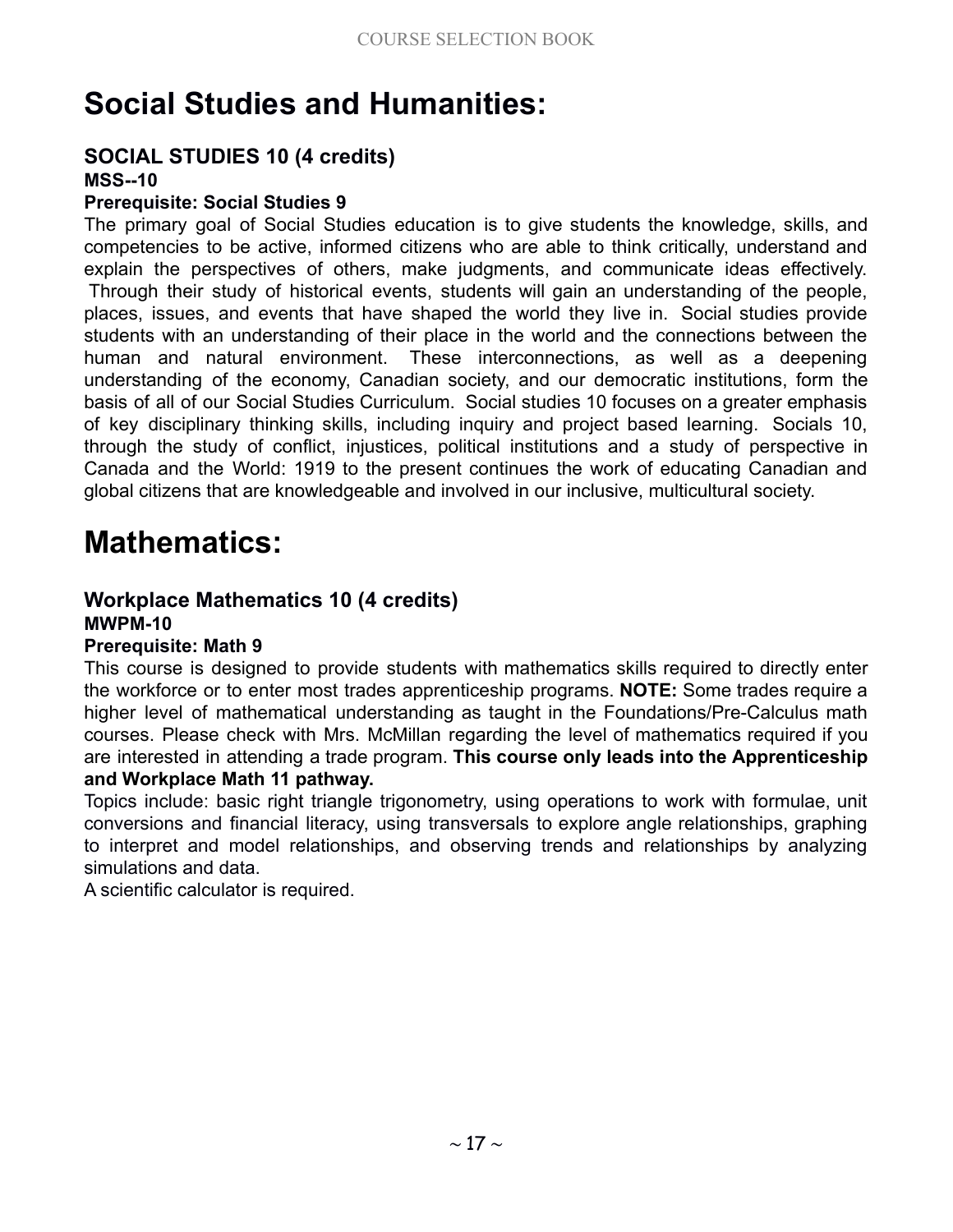#### **Foundations Of Mathematics And Pre-Calculus Mathematics 10 (4 credits) MFMP-10**

#### **Prerequisite: Math 9**

This course is designed for students who will be entering universities, colleges and some training programs that require a higher level of mathematical understanding. Some of the mathematics in this course is abstract. **This course leads into either Foundations of Mathematics 11 and 12 or Pre-Calculus Mathematics 11 and 12.** Topics include: measurement systems, geometry, right triangle trigonometry, operations including powers that extend to algebraic expressions, working with polynomials, linear relations, and observing trends and relationships by analyzing simulations and data.

#### *A scientific calculator is required.*

# **Science:**

In Grades 10 the new science curriculum gives students the opportunity to develop the skills, processes, attitudes, and scientific habits of mind that allow them to pursue their own inquiries using scientific methods. Using critical thinking, creative insight and their current scientific knowledge, students collaborate, investigate, problem solve, communicate, innovate, discover, and increase their understanding of science through hands-on experiences.

#### **Science 10 (4 credits)**

#### **MSC--10**

#### **Prerequisite: Science 9**

The Big Ideas include: Diversity through Genetics; Chemical processes and how they relate to the atom; The Transformation of Energy and its Effect on Living Things; The Formation of the Universe explained by the Big Bang Theory.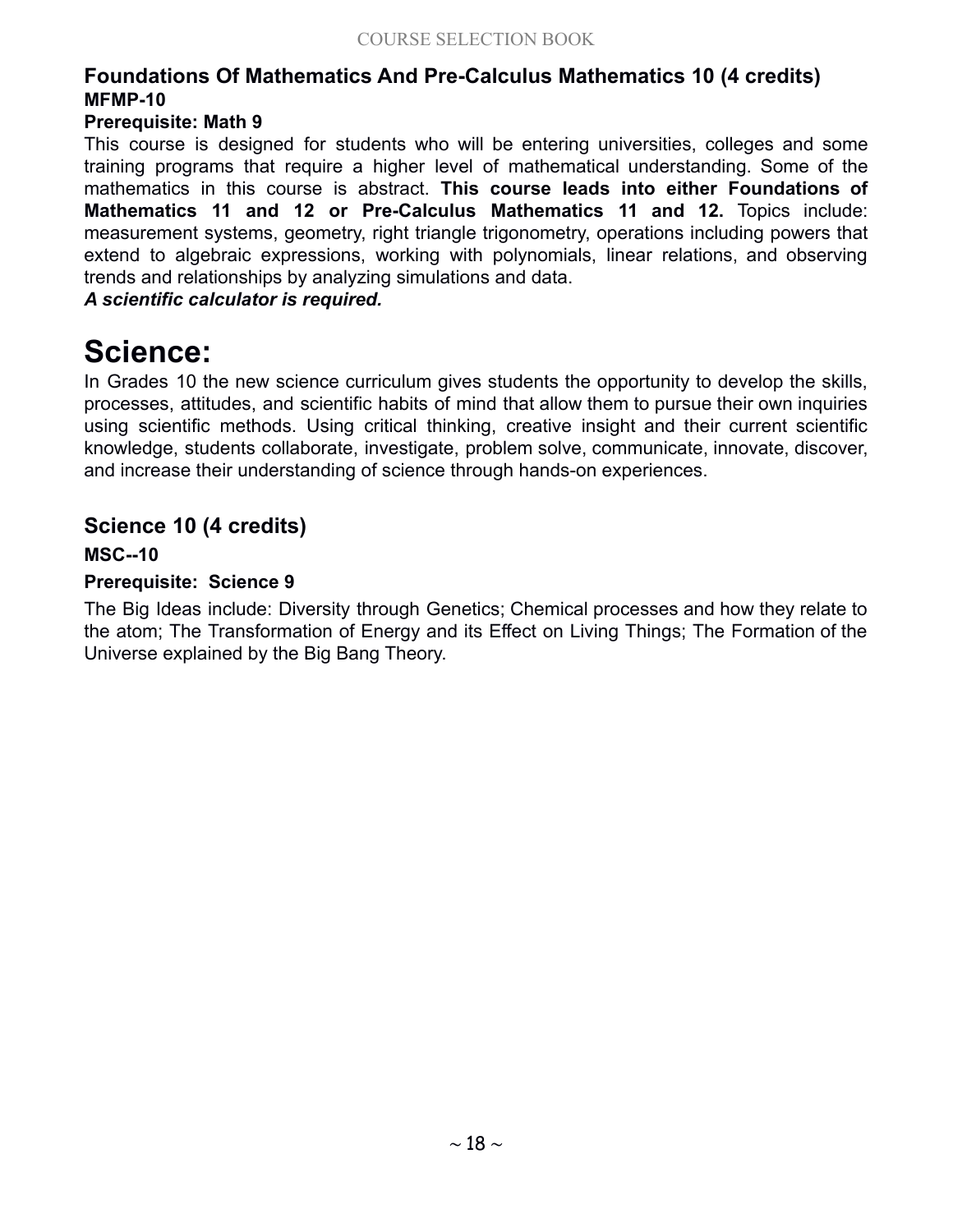# **Grade 11 Academy Majors**

Students in grade 11 continue to hone their skills through yearlong study of a fine arts Major course and two semester long Minor courses chosen from any of the 5 Arts disciplines.

# **Dance Majors:**

### **Dance 11 (Dance Foundations 10) (4 credits)**

#### **MDCF-11**

#### **Prerequisite: Grade 10 Dance or Teacher Approval**

Dance uses the body to display and showcase feelings, emotions, stories and more. Students work on fundamental dance skills in a variety of dance genres while in a fun and safe setting. Students learn to express themselves through dance and work with others in performances. Dancers are elite performance artists that strengthen their core and increase their physical flexibility! This may be the perfect fit for you!

# **Drama Majors:**

#### **Drama 11: (General) (4 credits)**

#### **MDRM-11**

#### **Prerequisite: Grade 10 Drama or Teacher Approval**

Acting is the focus of Drama 11. Students have synthesized the attitudes, knowledge and skills attained in their junior years to deepen their performances as an actor. Student actors focus on interpretation, characterization and performance. Course content includes: Emotions, Motivation, Character History, Movement, Speech Skills, Script Analysis, Reader's Theatre, Monologue, Scene and Performance.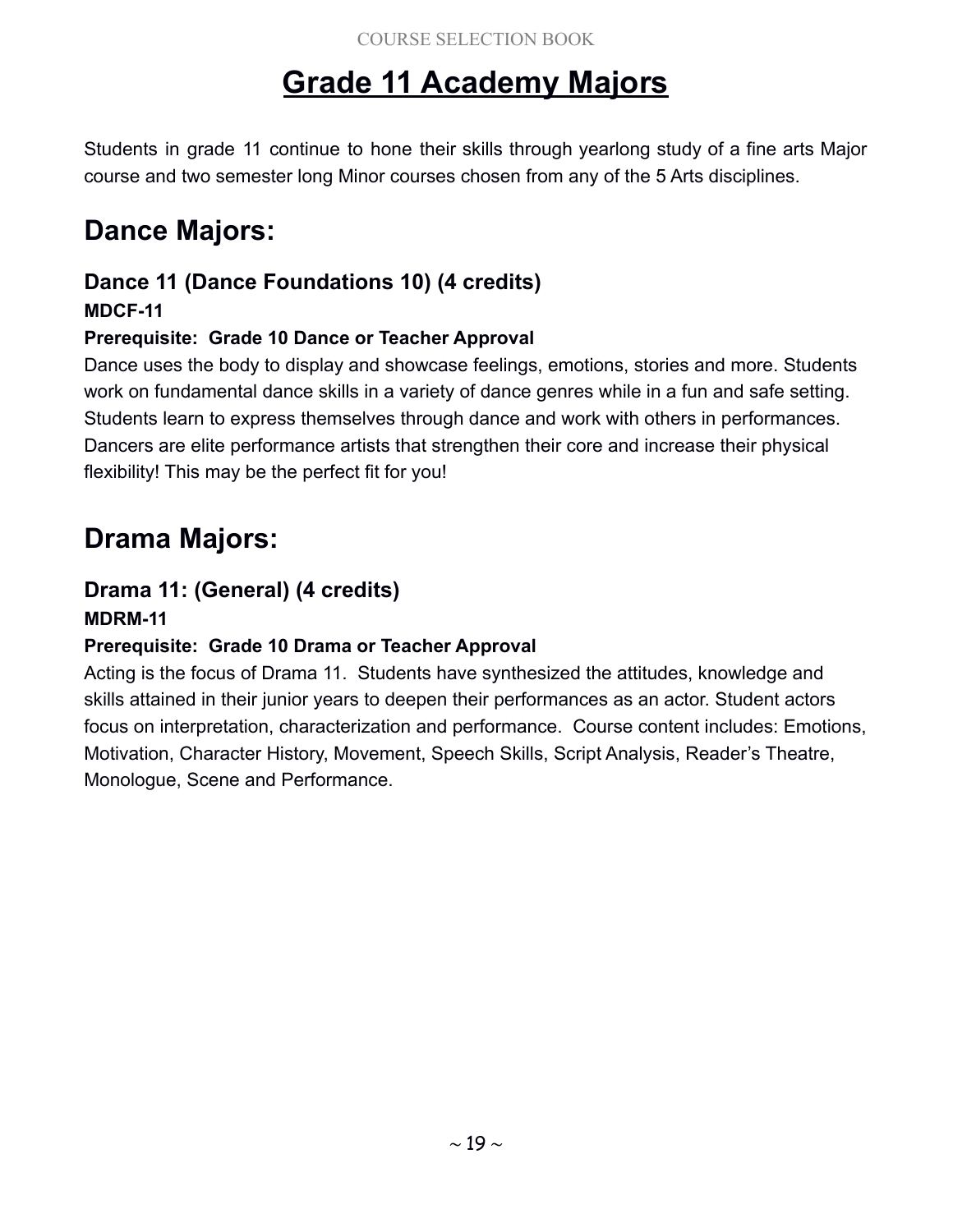# **Media Arts Majors:**

#### **Media Arts 11 (4 credits) MVAMT-11**

#### **Prerequisite: Grade 10 Media Arts or Teacher Approval**

In addition to the learning outcomes for Media Arts 10, students examine past and present influences of media arts technology on the arts and society and use that knowledge to anticipate future developments. Students will also have opportunities to develop skills required to use various media arts technologies as tools for visual expression as well as learning to design, create and present images and sound that reflect their own individuality and creativity. The emphasis in this course will be on teacher directed projects.

# **Music Majors:**

#### **Instrumental Music 11: Concert Band 11 (4 credits)**

#### **MMUCB11**

**Prerequisite: Minimum Two Years of Instrumental Experience or Teacher Approval** Students at the intermediate level continue to develop their level of musicianship. Through music students explore their identity and sense of belonging. Students gain insight into perspectives and experiences of cultures from a variety of times and places. Students learn that growth as a musician is dependent on perseverance, resilience, and reflection. Students perform in solo and ensemble settings within the school, various festivals and touring shows.

#### **Vocal Music 11: Concert Choir 11 (4 Credits) MMUCC11**

Choral Music 10 is for students of intermediate singing ability who have knowledge of the basic rudiments of music. Singing in a choir is one of the most powerful ways to effect change, within ourselves and our communities. Vocal students develop an understanding and appreciation for a variety of musical styles that contribute to the community's musical life. Students should have a strong desire to sing individually and with others, and will need to be able to work independently. Home practice and participation in performances is required by the KSA Music Department. *Currently, choir is offered after school, on Tuesdays and Thursdays*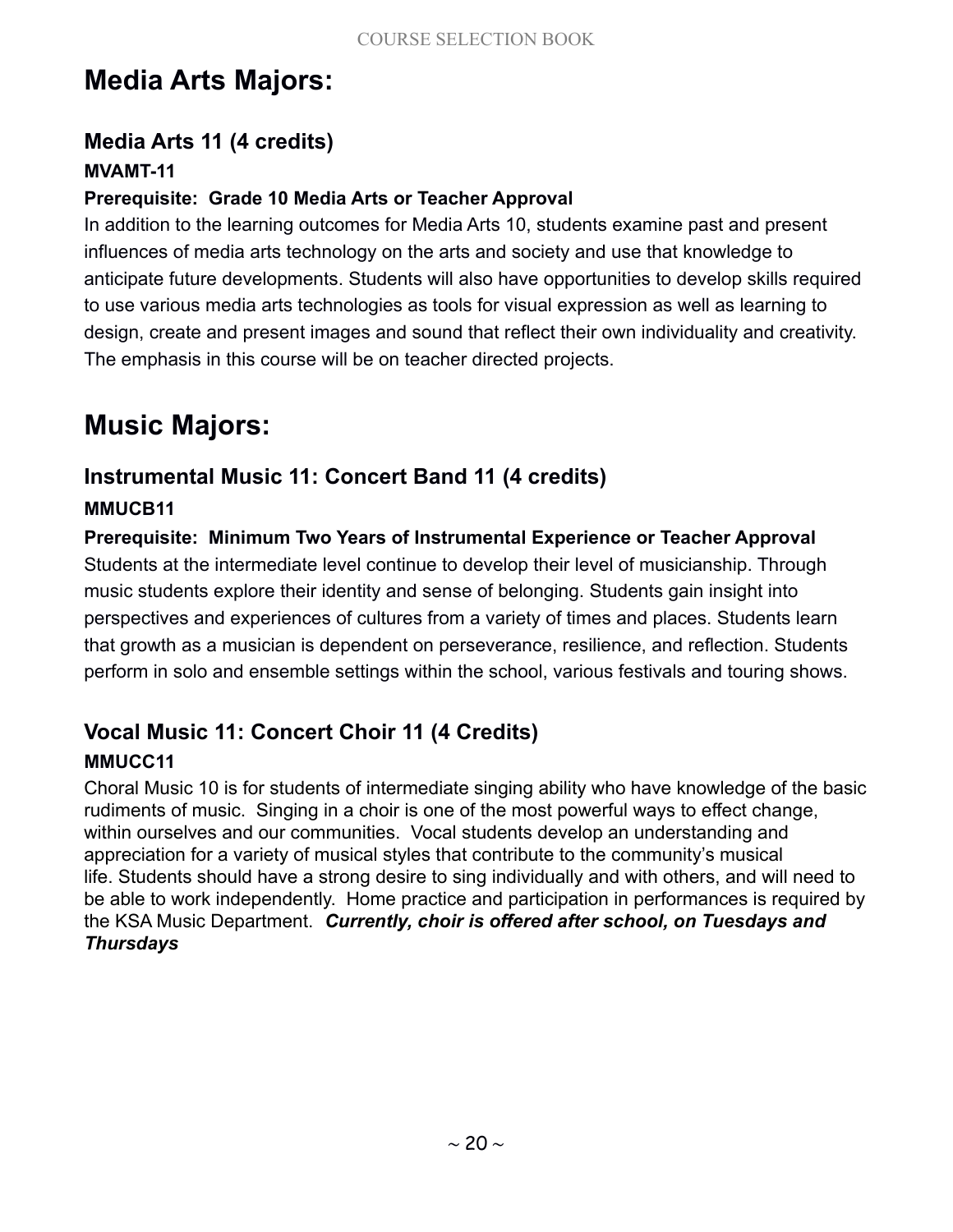# **Visual Art Majors:**

#### **Studio Art 11 (4 credits) MVAST11**

#### **Prerequisite: Minimum Two Years Art or Teacher Approval**

The Visual Arts 11 Course offers various perspectives and experiences for creating and discussing art, while students develop a sense of belonging and a further understanding of their personal identity. Students create works using inquiry, planning, creative risk taking, and time management. Students explore the language of art based on the elements of art, and the principles of design. Content includes world and indigenous cultures, and historical art movements. The course addresses the role and responsibilities of artists in society.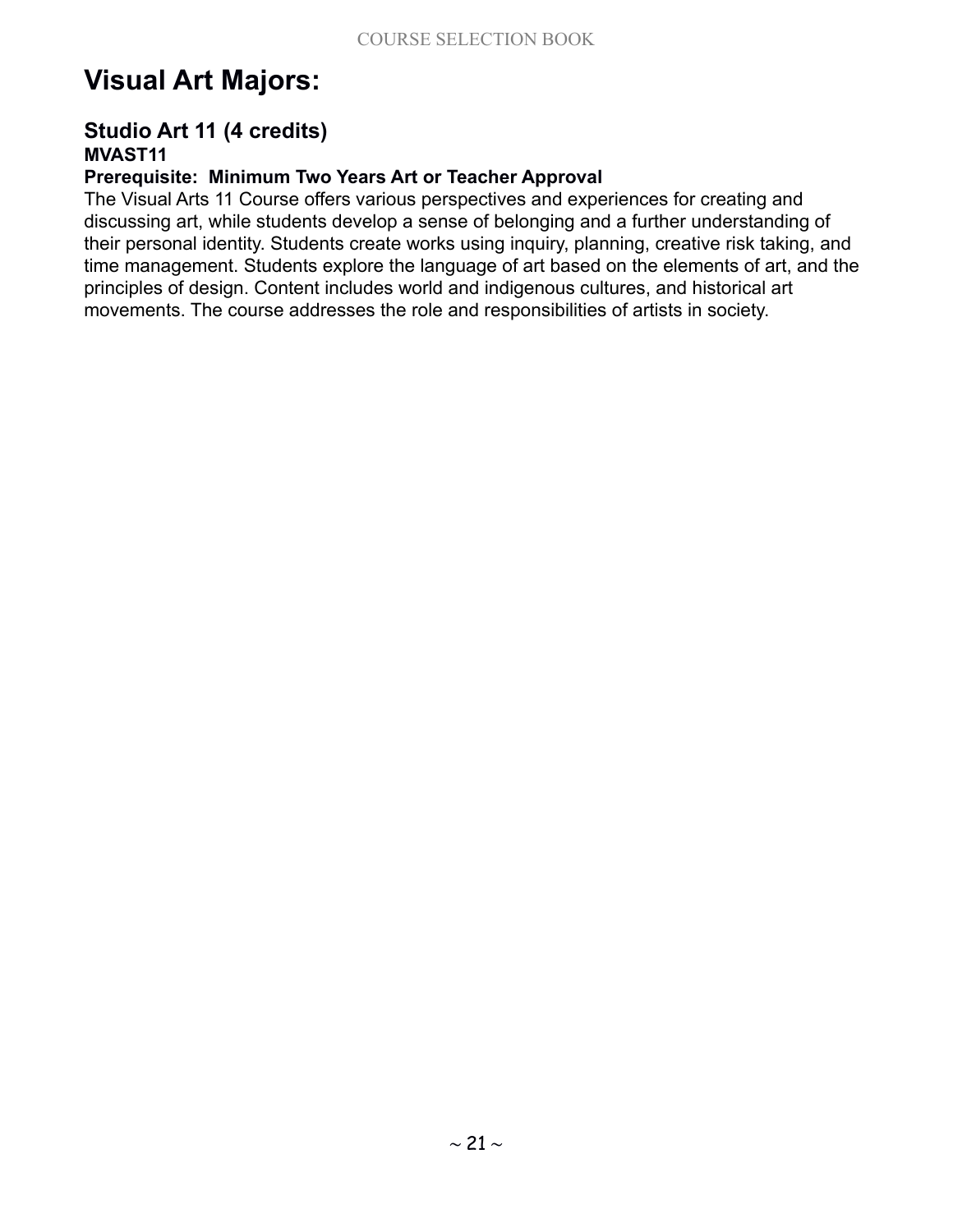# **Grade 11 Academy Minors**

# **Visual Arts Minors:**

#### **Studio Art 3D 11 Semester 1 YVPA-1H**

Artistic work created by students in Studio Arts 3D communicates ideas, emotions, and perspectives through form. Traditions, perspectives, worldviews, and stories are shared through these experiences. Skills: The creation of 3D works involves inquiry, observation, discussion, sharing, critiques, idea development, idea refinement, creative processes, perseverance, planning, creative risk taking, and time management. Artistic Literacy: In this course students explore the language of art based on Design Elements, and Design Principles. The content of this course is inspired by world and indigenous cultures, and art movements. The course addresses the role and responsibilities of the artist in society.

### **Visual Arts Minors:**

#### **Studio Art 2D 11 Semester 2 YVPA-1G**

The Visual Arts Studio 2D class offers students various perspectives for creating, discussing and exploring art primarily through drawing and painting. Skills: The creation of 3D works involves inquiry, observation, discussion, sharing, critiques, idea development, idea refinement, creative processes, perseverance, planning, creative risk taking, and time management. Artistic Literacy: In this course students explore the language of art based on Design Elements, and Design Principles. The content of this course is inspired by world and indigenous cultures, and art movements. The course addresses the role and responsibilities of the artist in society.

# **Dance Minors:**

#### **Hip Hop 11 Semester 1 (2 credits) YVPA-1H**

#### **Prerequisite: Grade 10 Dance or Teacher Approval**

Dance companies engage audiences with spectacular performances, with a core focus on musicality, dynamic movement, and stage presence. In this course you will be introduced to commercial dance styles with a strong North American Hip Hop foundation as well as performance styles. Students learn the fundamentals of dance stage presence, and what it takes to become a large company dancer!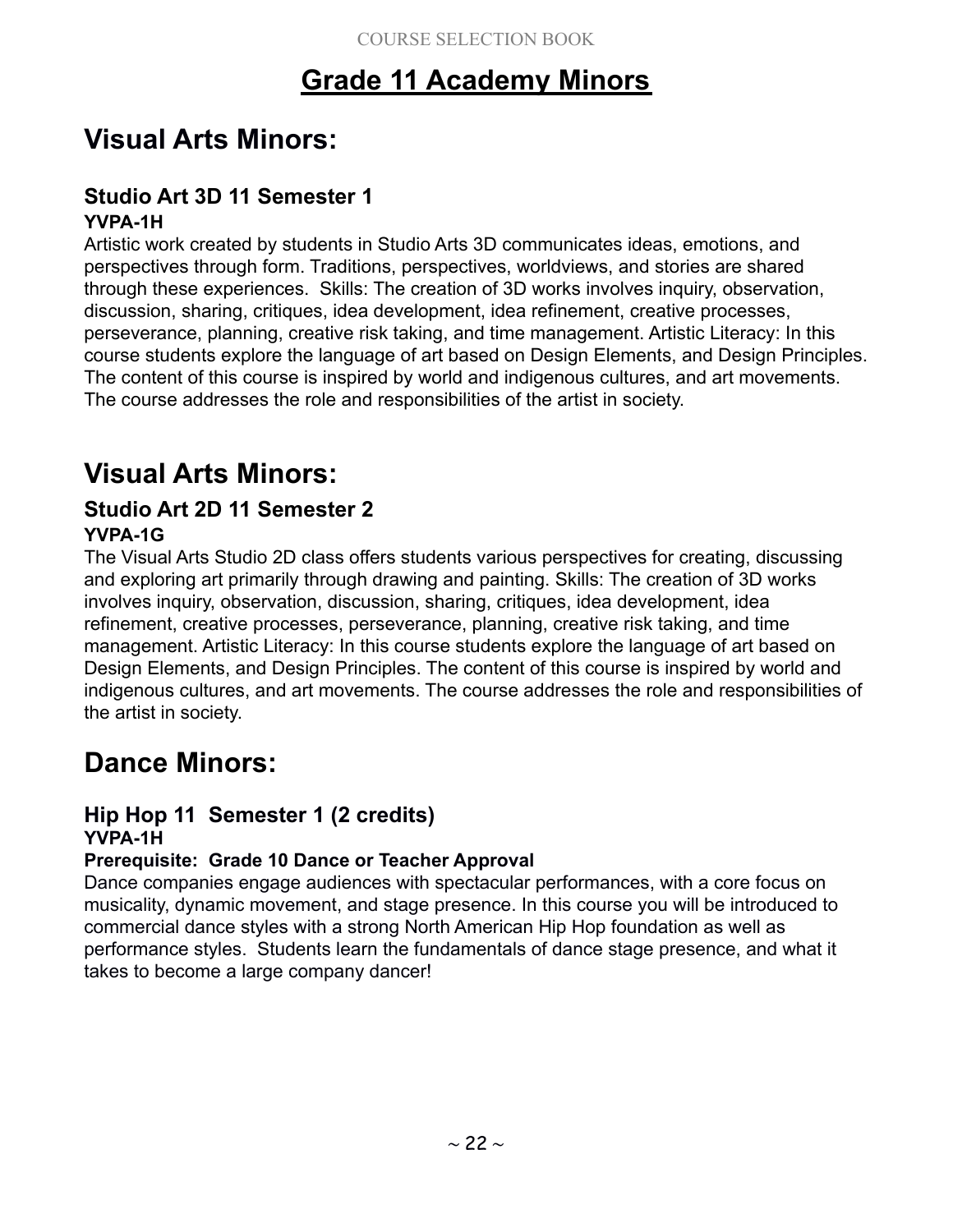#### **21st Century Dance Company 11 Semester 2 (2 credits) MDNCM112CR**

#### **Prerequisite: Grade 10 Dance or Teacher Approval**

Students are introduced to numerous styles of dance from around the world. Indigenous dance, Jazz, Ballet and Street Dance have been important global influences that have become the foundation of popular dance in our modern world. Based on these student explorations of dance, students learn the fundamentals of good choreography and the impact that their dances have with audiences. Students learn skills, tips, and tricks to create dance numbers that really stand out and pack a punch!

### **Drama Minors:**

#### **Theatre Improvisation: Drama 11 Semester 1 (2 credits) YVPA-1H**

Students will deepen their skills acquired from the introductory improv course held in the grade 8 and 9 art mosaic. Physical Theatre will be introduced, with a focus on the body as the "honest instrument". Students will create original pieces, encompassing the ridiculous and the sublime. Students collaborate with an ensemble and take creative risks through advanced games, and scene work.

#### **Theatre Production 11 Semester 2 (**2 credits)

YVPA-1J

The elements of production design, technical theatre, and theatre management are important components of this course. Students complete lighting design, sound design, set design, and costume design projects for real productions. The students learn the hierarchy of a production and crew responsibilities while learning the order in which tasks are undertaken and the steps it takes to produce a piece of theatre from first rehearsals to the final show! During this course student work with the Junior and Senior Theatre classes to design and produce their shows.

# **Music Minors:**

#### **Contemporary & Chamber Music 11 Semester 1 (2 credits) YVPA-1K**

Students with musical experience who would like to work in small groups to produce a variety of music will love this course! From duets to larger chamber groups students explore music in traditional, contemporary or a fusion of many styles! Collaborations may include songwriters and instrumentalists, jazz combos, rock bands, quartets, and more! Let your imagination take over with your friends and classmates! To top it all off, students learn basic recording techniques to archive their works and collaborations.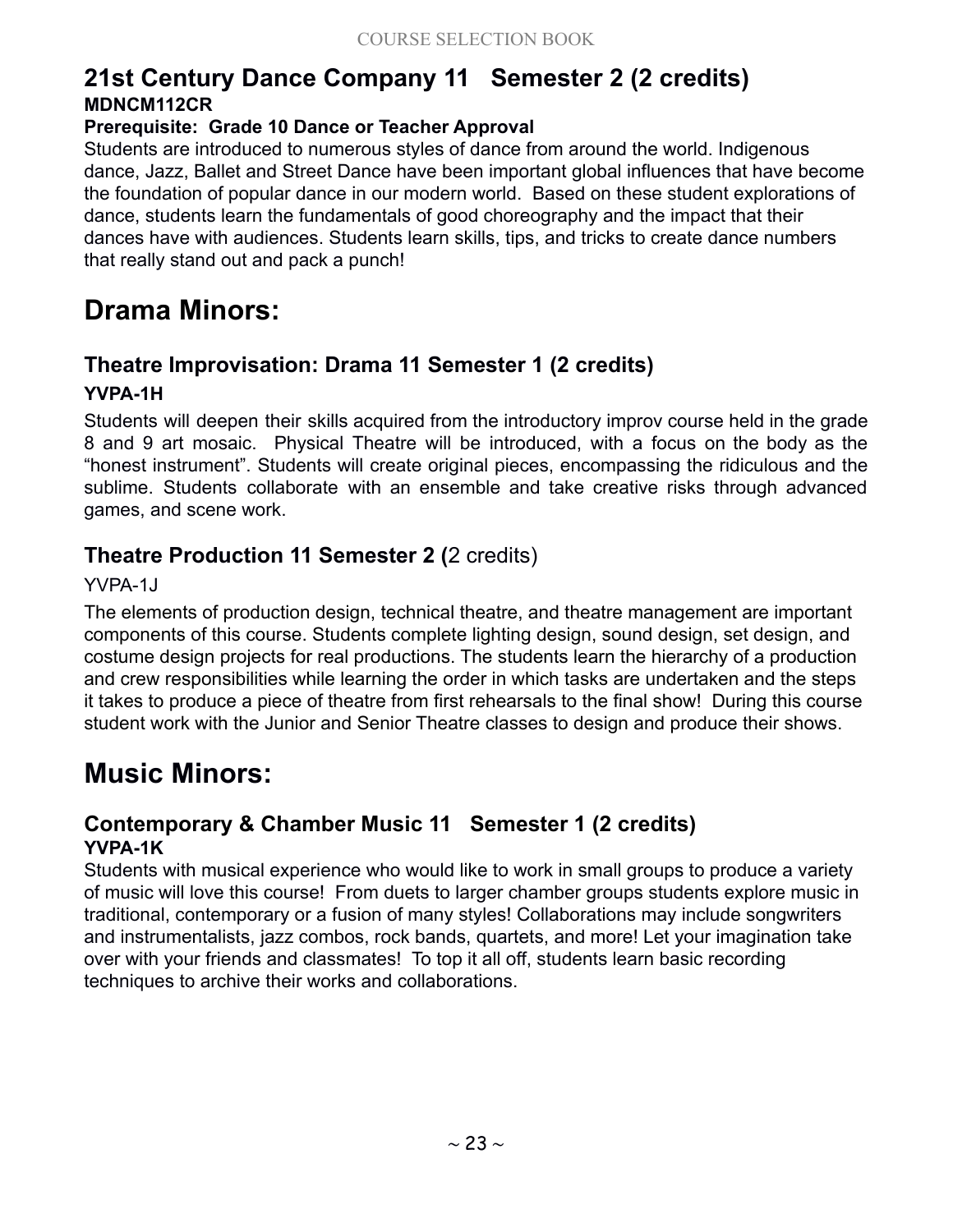### **Guitar 11 Semester 2 (2 credits)**

#### **YVPA-1B**

This course is carefully designed to welcome beginner and advanced guitarists! Students learn various skills such as chords, strumming and fingerpicking. No matter what your level of experience, you play in a wide variety of musical styles! Instruction is done in both large groups and individual one-on-one time. Students who have previous knowledge in guitar progress their skills further in technical areas because you get the time to work on your favourite pieces and selections. No previous musical knowledge is required for this course. Sign up with a friend and have a great time jamming!

#### **Senior Musical Theatre 11 Semester 2 (2 cr**edits)

#### YVPA-1C

This level of Musical Theatre course introduces students to the varied aspects of musical theatre performance, with special attention to the fundamentals of voice production, stage movement, acting, characterization and physicality. Students have the opportunity to perform in either small-scale and/or large scale production.

# **Media Arts Minors:**

#### **Film Studies 11 Semester 1 (2 credits)**

#### **YVPA-1L**

#### *\*\*This minor will alter with Video Production every other year.*

Film Studies is the study of the production, aesthetics, and history of the 20th century's most important visual medium—the cinema. As a storytelling device, as a historical document, as an expression of imagination, as an artistic object, there is no form more capable of capturing our interest and provoking the senses. The cinema can create worlds of magic, fantasy, and romance just as easily as it can expose the dim reality of actually lived life. In film studies we will look at a number of different time periods and genres. You will get the chance to watch, debate, and make films!

#### **Graphic Production 11 (Yearbook) Semester 2 (2 credits) YCCT-1D**

In the senior levels of this course, students may be assigned to lead groups in the production process. They may also be assigned as editors of the book. Students completing this course work with industry standard software for desktop publishing, image and photo manipulation. Students who participate in publishing the yearbook leave the class with marketable skill in desktop publication. In addition, students gain invaluable skills in organization, teamwork and business practices.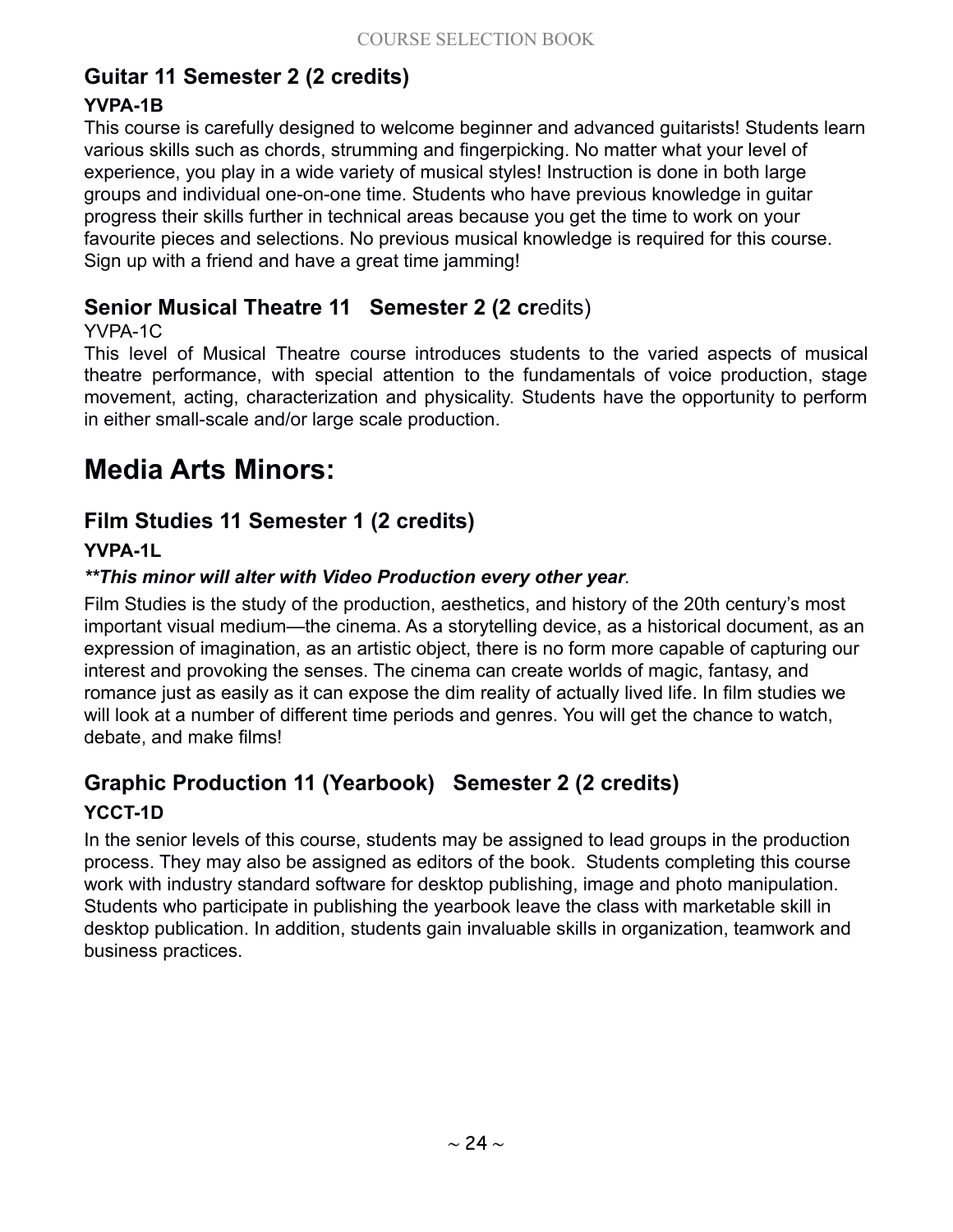# **Grade 11 Core Courses**

#### **English Language Arts 11**

*Choose 1 of the 2 choices. These courses may be taken in either grade 11 or 12*

#### **Composition 11 (4 credits) MCMPS11**

Composition 11 is for students who have an interest in refining their skills in written communication in a variety of contexts. Students individually and collaboratively study, create, and write original, authentic pieces. Students work individually and collaboratively to explore and create purposeful compositions. They will develop their craft through processes of drafting, reflecting, and revising. The course provides opportunities for diverse learners to be supported in developing and refining their writing abilities.

*The following are possible areas of focus within Composition 11:*

- narrative, expository, descriptive, persuasive, and opinion pieces, with attention to areas such as thesis development, structure, transitions, hooks and leads, persuasion and more!
- planning, drafting, and editing processes
- writing for specific professional audiences and specific academic disciplines

#### **Literary Studies 11 (4 credits) MLTST11**

Students explore specific themes, periods, authors, or areas of the world through literary works (fiction and non-fiction). Students are given the choice of a range of literary topics which allows them to follow their passion and enhance their English Language Arts. Students broaden their understanding of themselves in the world and further develop higher-level thinking and learning skills.

*The following are possible areas of focus in Focused Literary Studies 11:*

- literature by era  $-$  Middle Ages, Renaissance, Restoration, Romantic, Victorian, 20<sup>th</sup> century
- genre studies poetry, short stories, novels, drama, graphic novels, children's **literature**
- world literature, feminist literature, Canadian literature, First Peoples texts, author studies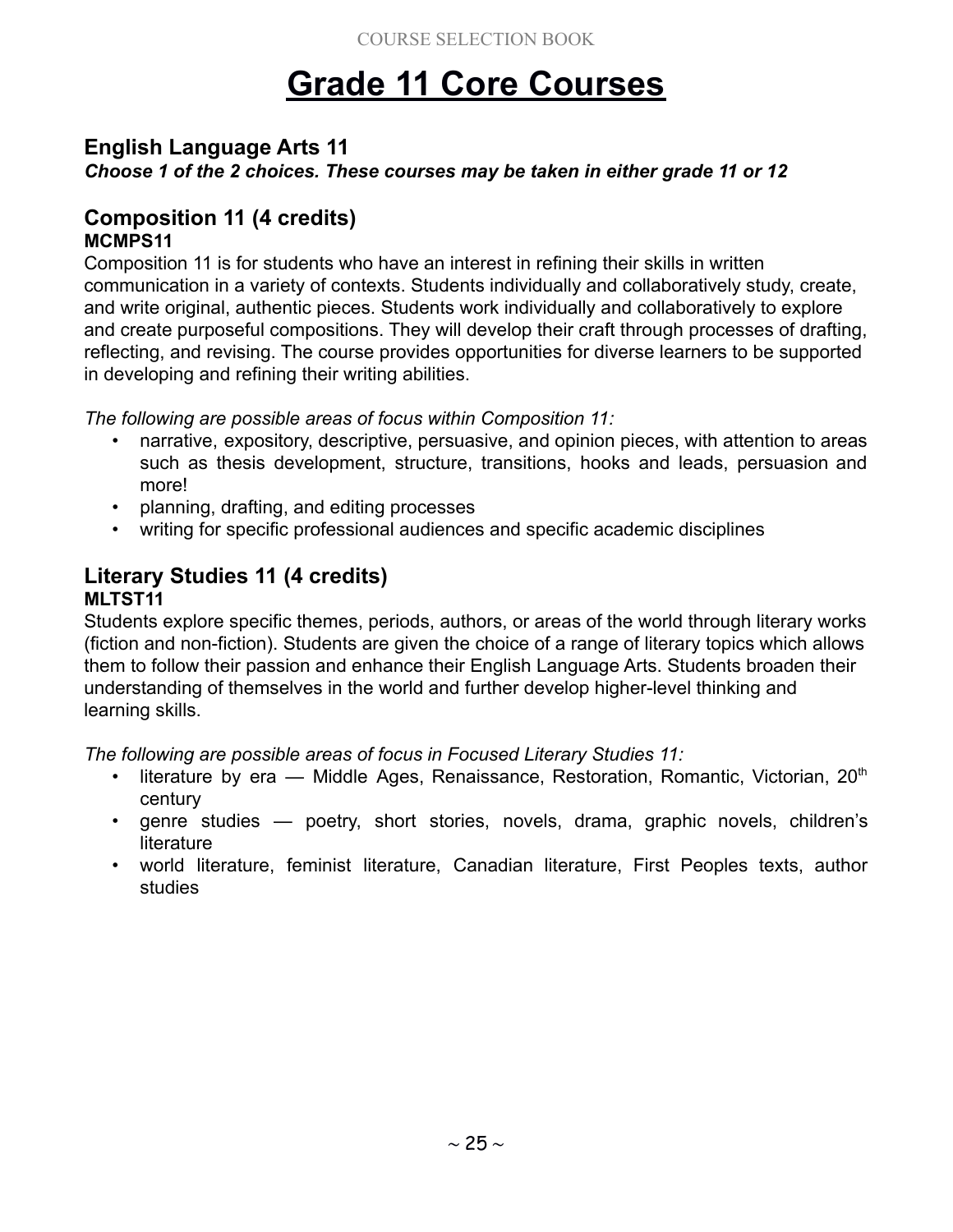# **Mathematics:**

Requirements: students must study 1 of these 2 Math 11 courses:

#### **Workplace Mathematics 11 (4 credits) MWPM-11**

#### **Prerequisite: Workplace Math 10 or Foundations and Pre-Calculus Math 10**

Topics include: proportional relationships, geometry, algebra, financial literacy, and using statistical analysis to observe trends and relationships. This course provides students with mathematics skills required to directly enter the workforce or to enter most trades apprenticeship programs.

**Note:** Some trades require a higher level of mathematical understanding as taught in the Foundations / Pre-Calculus math courses. *Please check with the KSA counsellor regarding the level of mathematics required if you are interested in attending a trade program. A scientific calculator is required.*

**OR**

#### **Foundations of Mathematics 11 (4 credits) MFOM—11**

**Prerequisite: Workplace Math 10 or Foundations and Pre-Calculus Math 10.** This pathway is designed to provide students with the mathematical understandings and critical-thinking skills identified for post-secondary studies in programs that do not require the study of theoretical calculus. Successful completion of this course fulfills graduation requirements and leads to Foundations of Mathematics 12. Topics include financial mathematics, geometry, trigonometry, number sense, logical reasoning, relations and functions, and statistics and probability. This pathway is designed for the majority of students to take. *A scientific calculator is required and a graphing calculator is recommended. Please see the teacher for appropriate model numbers.*

**OR**

#### **History of Mathematics 11**

#### **MHOM-11**

#### **Prerequisite: Foundation of Math & Precalculus 10 OR Workplace Mathematics 10**

History of Mathematics 11 is designed as an alternative mathematics course for graduation credit at the Grade 11 level. In History of Math 11, you will develop specific mathematical skills involved in number systems, patterns and algebra, geometry, probability and statistics, technology and cryptography by exploring the development of Mathematics over many centuries and cultures, as well as seeing how math continues to evolve today. You will investigate key concepts and figures in the history of mathematics through inquiry, investigation, and problem solving. History of Math 11 is open to all students in grade 11 or 12, but may not be recognized by post-secondary institutions for admission to certain programs.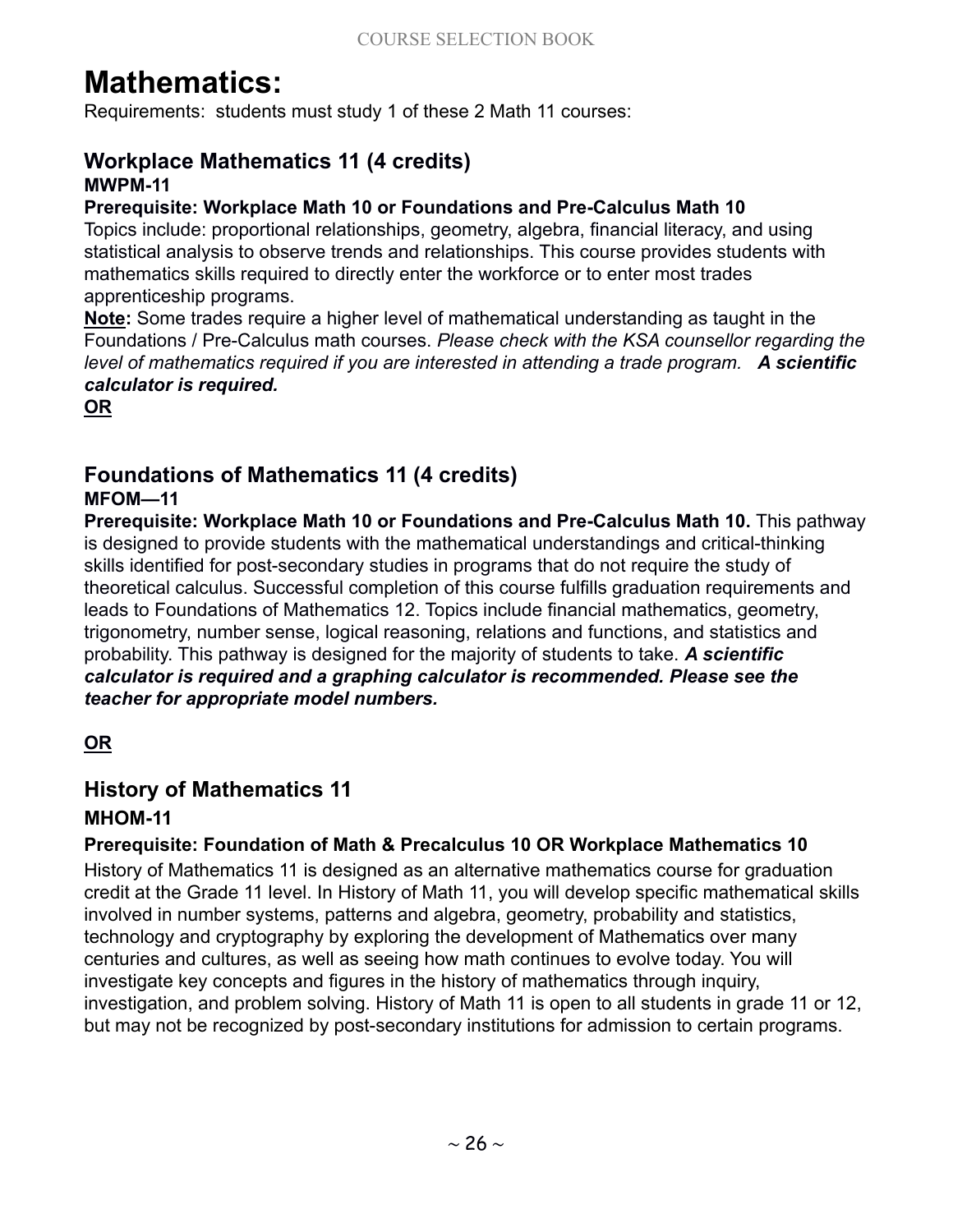# **Sciences:**

In Grade 11, the BC science curriculum gives students the opportunity to develop the skills, processes, and scientific habits that allow them to pursue their own inquiries using scientific methods. Students collaborate using critical thinking, creative insight and their current scientific knowledge to investigate, problem solve, communicate, innovate, discover, and increase their understanding of science through hands-on experiences! Students Choose 1 Science from the below list.

#### **Life Sciences 11 aka Biology 11(4 credits) MLFSC11**

#### **Prerequisite(s): Science 10**

The Big Ideas include: Characteristics of Living Things; the Process of Evolution; Taxonomy (how organisms are grouped on the basis of similarities); the 5 Kingdoms of Life.

#### **Science for Citizens 11 MSCCT11**

#### **Prerequisite: Science 10**

Science for Citizens 11 provides students with credit for a Science 11 course. The focus of the course is on real world, practical applications of science. The big ideas in this course are: how scientific processes and knowledge inform our decisions and impact our daily life; how scientific knowledge can be used to develop procedures, techniques and technologies that have implications for places of employment; and how scientific understanding enables humans to respond and adapt to changes locally and globally.

#### **Physics 11 (4 credits)**

#### **MPH--11**

#### **Prerequisite: Science 10**

This course introduces students to the rules that govern the world around them. This includes the basic laws of one-dimensional motion, understanding of forces such as friction and gravity, concepts such as momentum, energy, power and efficiency, electric circuits and the flow of electricity. The motion of waves is studied and we learn how this motion applies to light, leading us to an introduction of geometrical optics, reflection, and refraction. This course also covers the modern concepts of nuclear fission and fusion, Einstein's theory of relativity, and using quantum mechanics to describe small particle behaviour. Student contemplating taking Physics 11 should have successfully completed a math 10.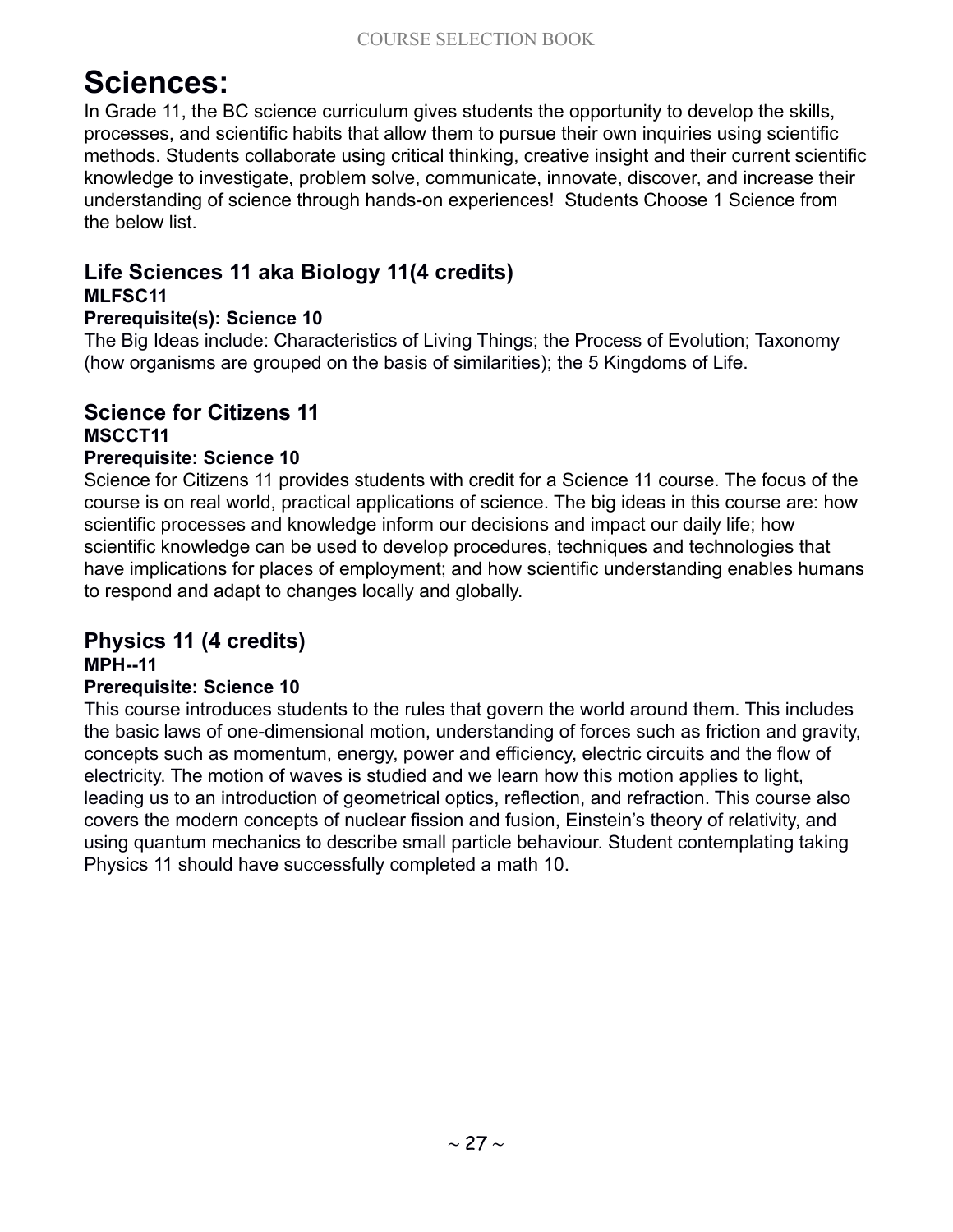#### **Chemistry 11 (4 credits) MCH--11**

#### **Prerequisite: Science 10**

This newly developed Chemistry 11 course fully meets the learning outcomes for the new BC Curriculum. It is the pre-requisite for Chemistry 12 and recommended for Biology 12.

This course was designed to be engaging, easy to navigate, and to help students come to both a conceptual and mathematical understanding of stoichiometry, the mole, solution chemistry, atoms and organic chemistry at the grade 11 level.

# **Social Studies and Humanities:**

### **Social Studies 11**

Choose 1 from these 2 options.

#### **Explorations in Social Studies 11 (4 credits) MEPSS11**

Explorations in Social Studies is a meeting place for many interesting ways of thinking. The course explores themes and topics such as Social Justice, First Nations Studies, Economics, Human Geography, Urban Studies, Philosophy, History, and Contemporary Sociological Issues. The primary goal of Social Studies Education is to give students the knowledge, skills, and competencies to be active, informed citizens who are able to think critically, understand and explain the perspectives of others, make judgments, and communicate ideas effectively.

#### **BC First Peoples 12 (4 credits)**

#### **MBCFP12**

#### **Prerequisite: Social Studies 10**

This course is open to students in grades 11 & 12. BC First Peoples is an exciting course that takes an engaging approach to understanding modern, cultural, and traditional First Nations studies. This course is taught with an arts and hands-on approach. This course is intended for students of all cultural backgrounds, and prepares students for university. BC First Peoples fulfills the Socials 11 requirement for graduation.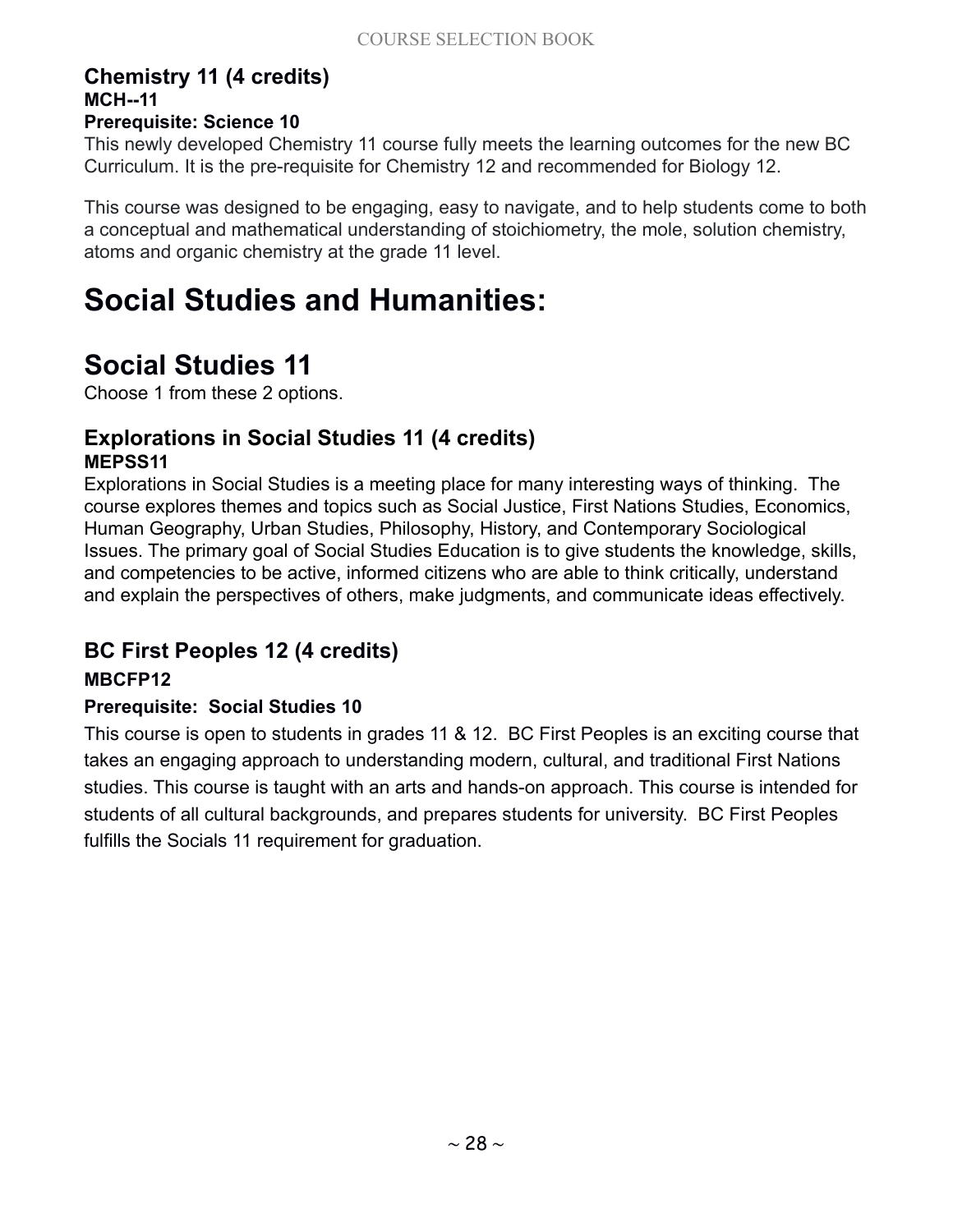# **Grade 11 Electives**

### **Active Living 11 (4 credits)**

#### **MACLV11**

#### **Prerequisite: Physical Education & Health 10**

The goal of this course is have the students develop competencies in physical activities that can increase confidence and encourage lifelong participation in those activities. We will focus less on skill development and more on game play. What we hope to accomplish with this course is a better understanding within the physical education realm. Students will leave this class with the confidence and abilities to continue with healthy activities after their high school careers are complete.

# **Fitness and Conditioning 11 (4 credits)**

#### **MFTCD11**

#### **Prerequisite: Physical Education & Health 10**

Don't like traditional PE but still want to be fit and healthy? This course has been developed to allow students to inquire about a wide variety of personal programs and group experiences in the pursuit of a lifelong appreciation for exercise and a healthy lifestyle. There are a variety of fun activities planned for this class: Zumba, core fitness, functional training, step aerobics, cardio boxing and yoga choreographed to music designed to make you want to MOVE! Included are opportunities to attend specialized fitness/dance classes at local community fitness centers in addition to inviting guest instructors to KSA to keep classes current and interesting. The course will consist of active fitness classes catering to ALL fitness levels. Health and nutrition seminars will also be given. Students will be able to create and adapt the program to fit personal goals in their quest to become global citizens in the world beyond high school.

# **Home Economics:**

#### **Food Studies 11 (4 credits) MFOOD11 Enhancement Fee: \$35.00**

#### *\*Food Safe Certifications will be offered at an additional cost\**

Students will gain knowledge of the basics of cooking principles. They will become familiar with the terminology, tools, and skills needed to follow basic recipes. Emphasis will be on preparing fast, healthy, and delicious food. Topics include: time management, basic baking theory, budgeting, and nutrition. The food safe program will be covered in this course. Students may choose to receive their certification at an additional cost. Students must be able to work cooperatively in groups and complete written assignments as part of the course.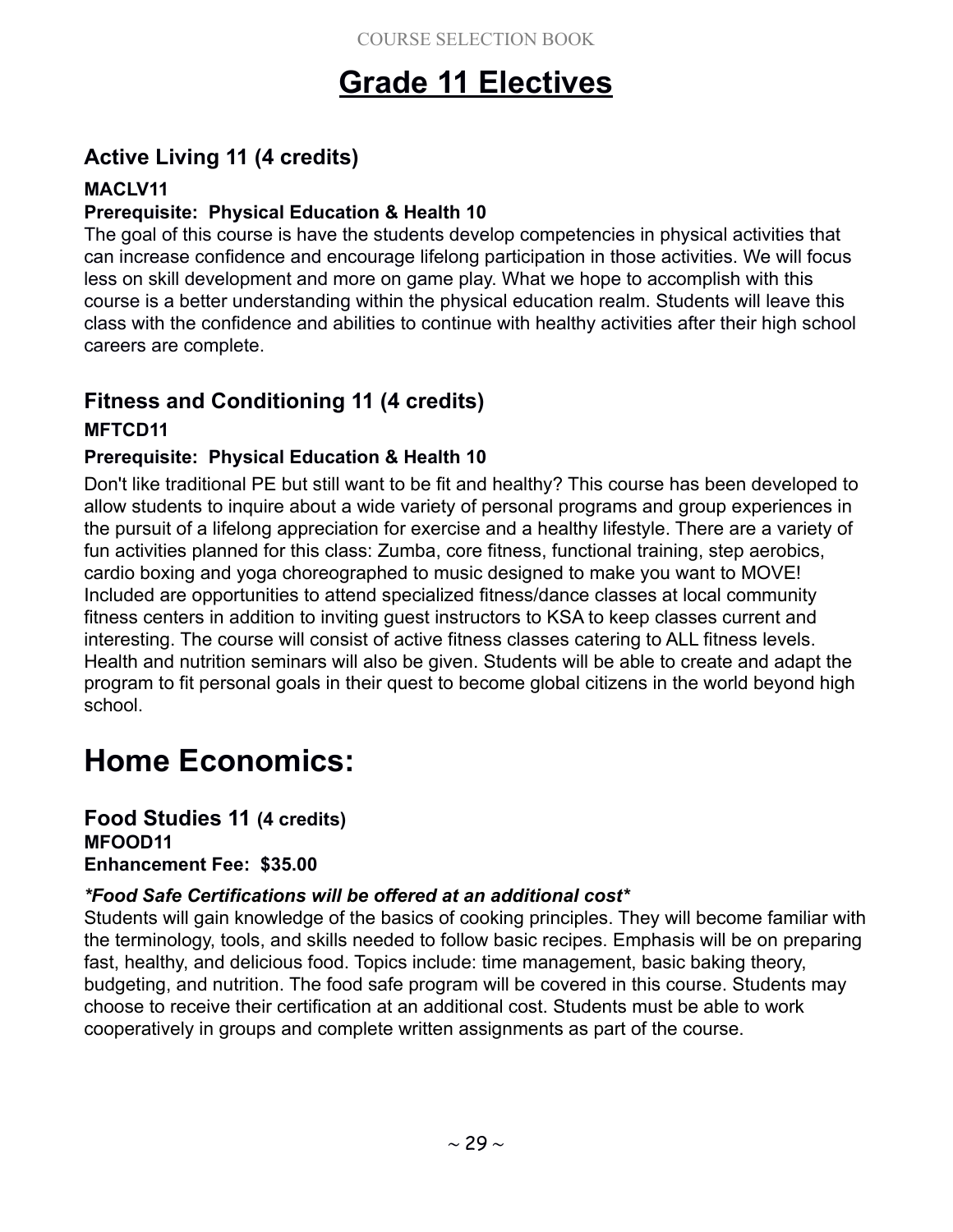# **Languages:**

#### **Core French 11 (4 credits) MFR--11**

#### **Prerequisite: French 10**

The goal of the French 11 program is to further develop the use of the language in a variety of daily situations using all four language skills. Grammar instruction plays a prominent role in the program in order to gain useful language tools for more varied and precise expression. Students must be prepared to take risks with the language to expand their ability to communicate in varied situations. Active participation in this class is essential for success.

# **Interdisciplinary Studies:**

#### **Psychology 11 (4 credits)**

#### **YPSYC1A**

This course will provide knowledge and skills to students interested in understanding themselves, improving interpersonal skills or pursuing careers in psychology, sociology, social work or many other helping professions. Issues facing young people such as development, family, violence, sexuality and peer pressure will be discussed throughout the year. Instruction to help students make sense of themselves and others is generally of a practical nature. Self-understanding is the central theme of this course.

#### **Choral Music 11 (4 credits) MCMCC11**

Choral Music 11 builds on the skills of the previous years. This performance based course explores the nuances of expression as understood through deeper musical study and artistic performance. Students are further encouraged to explore our enduring understanding in music comes from perseverance, resilience and risk taking. Students should have a strong desire to sing individually and with others, and will need to be able to work independently. As a senior choral student, individuals will be encouraged to take on leadership roles within their sections as well as with the larger ensemble. Daily home practice is required as is participation in performances as required by the Music Department.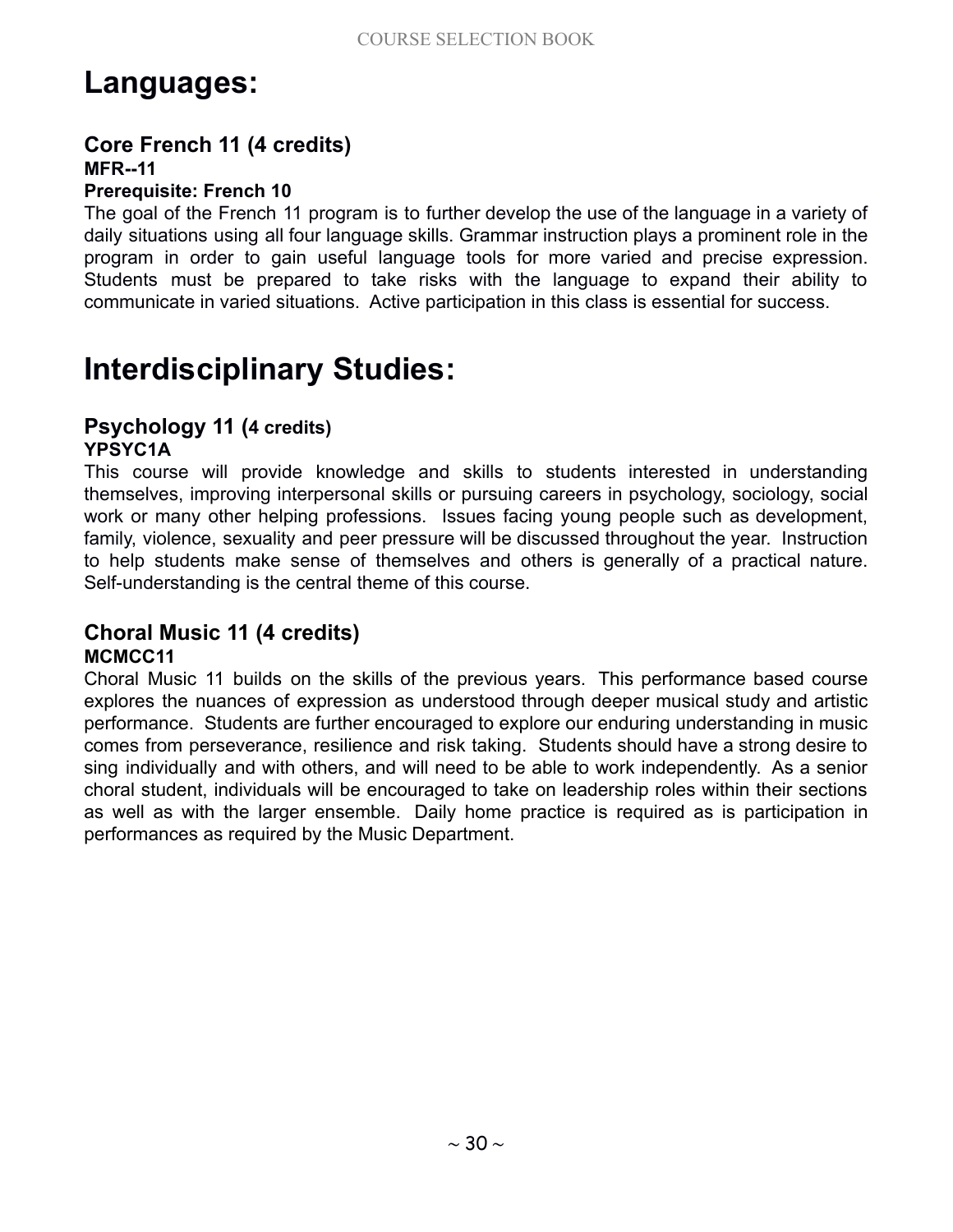# **Grade 12 Majors**

Students in grade 12 continue to hone their skills through yearlong study of a fine arts Major course and 2 semester long Minor courses chosen from any of the 5 Arts disciplines.

# **Dance Majors:**

#### **Dance 12 (Dance Foundations 12) (4 credits) MDCF-12**

#### **Prerequisite: Grade 11 Dance or Teacher Approval**

Dance uses the body to display and showcase feelings, emotions, stories and more. Students work on fundamental dance skills in a variety of dance genres while in a fun and safe setting. Students learn to express themselves through dance and work with others in performances. Dancers are elite performance artists that strengthen their core and increase their physical flexibility! This may be the perfect fit for you!

# **Drama Majors:**

#### **Drama 12: (General) (4 credits) MDRM-12**

#### **Prerequisite: Grade 11 Drama or Teacher Approval**

Acting is the focus of Drama 12. Students have synthesized the attitudes, knowledge and skills attained in their junior years to deepen their performances as an actor. Student actors focus on interpretation, characterization and performance. Course content includes: Emotions, Motivation, Character History, Movement, Speech Skills, Script Analysis, Reader's Theatre, Monologue, Scene and Performance.

### **Media Arts Majors:**

#### **Media Arts 12 (4 credits) MVAM-12**

#### **Prerequisite: Grade 11 Media Arts or Teacher Approval**

In addition to the learning outcomes for Media Arts 11. Students will examine past and present influences of media arts technology on the arts and society and use that knowledge to anticipate future developments. There are many opportunities to develop skills required to use various media arts technologies as tools for visual expression as well as learning to design, create and present images and sound that reflect their own individuality and creativity. The emphasis in this course will be on teacher directed projects.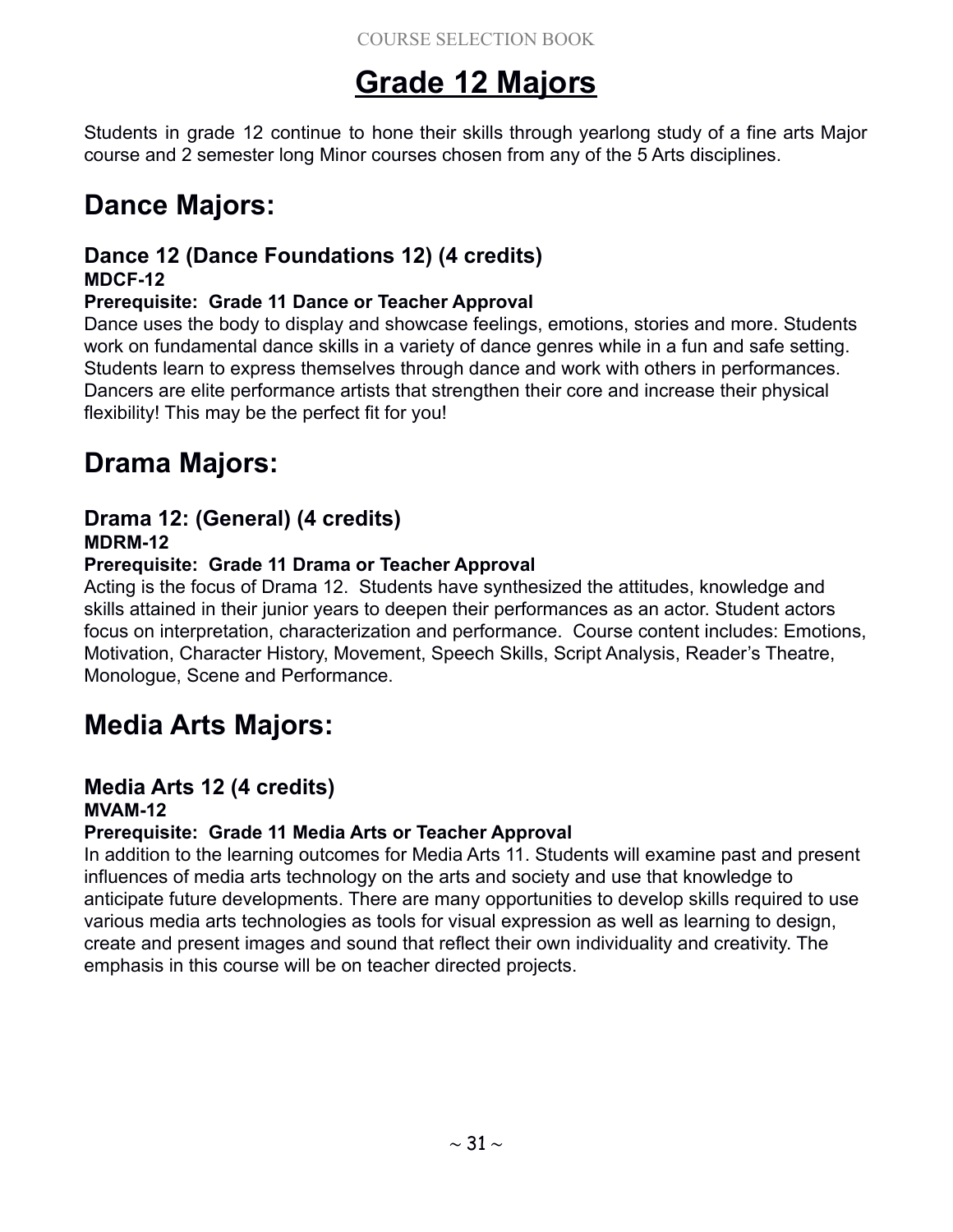# **Music Majors:**

#### **Instrumental Music 12: Concert Band 12 (4 credits) MMUCB12**

#### **Prerequisite: Minimum 3 Years of Instrumental Experience or Teacher Approval**

Students continue to develop their level of musicianship. Through music students explore their identity and sense of belonging. Students gain insight into perspectives and experiences of cultures from a variety of times and places. Students learn that growth as a musician is dependent on perseverance, resilience, and reflection. Students perform in solo and ensemble settings within the school, various festivals and touring shows.

### **Visual Art Majors:**

#### **Studio Art 12 (4 credits) MVAST12**

#### **Prerequisite: Minimum 3 Years Art or Teacher Approval**

The Visual Arts 12 Course offers various perspectives and experiences for creating and discussing art, while students develop a sense of belonging and a further understanding of their personal identity. Students create works using inquiry, planning, creative risk taking, and time management. Students explore the language of art based on the elements of art, and the principles of design. Content includes world and indigenous cultures, and historical art movements. The course addresses the role and responsibilities of artists in society.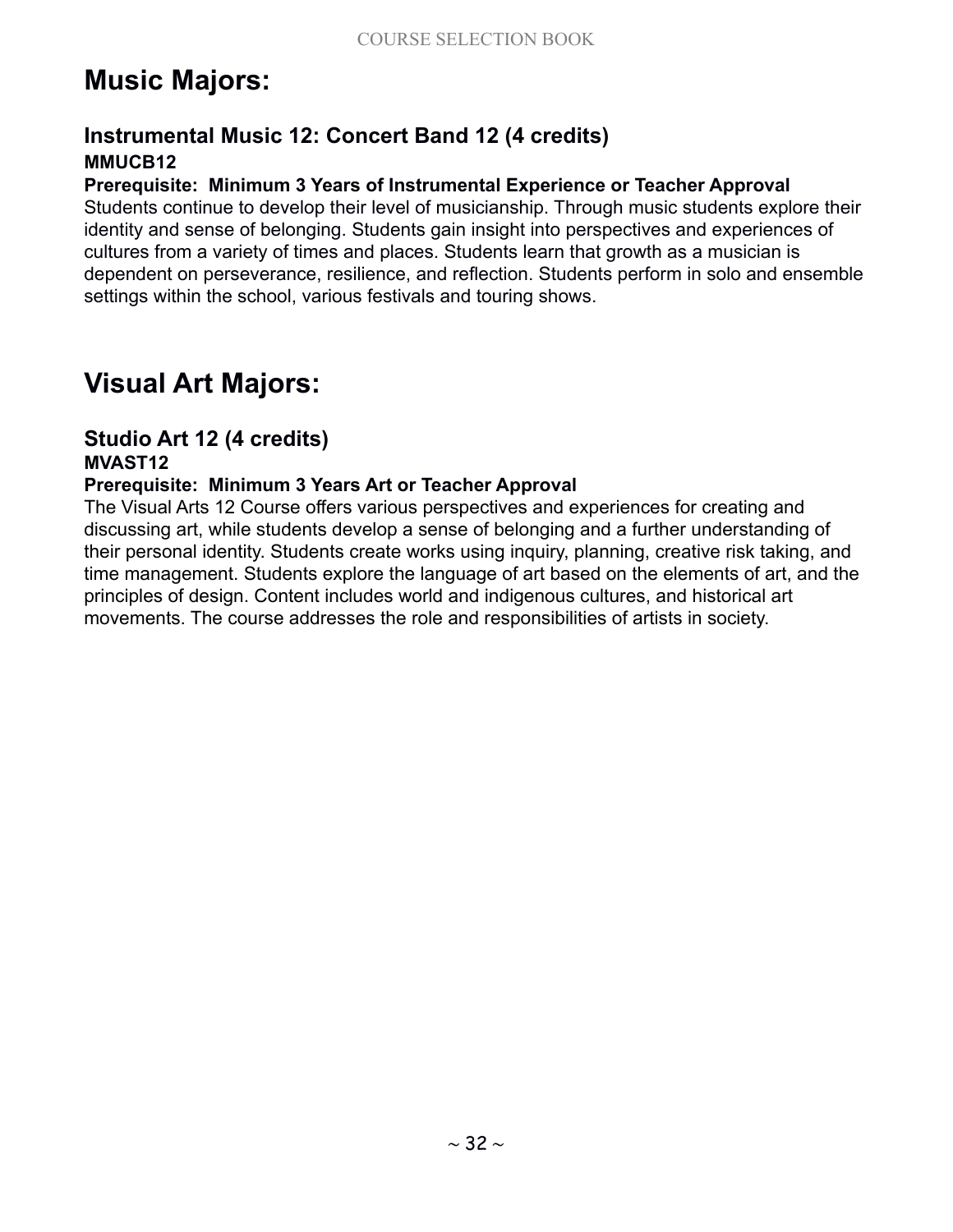# **Grade 12 Minors**

# **Visual Arts Minors:**

#### **Studio Art 3D 12 Semester 1 YVPA-2H**

Artistic work created by students in Studio Arts 3D communicates ideas, emotions, and perspectives through form. Traditions, perspectives, worldviews, and stories are shared through these experiences.

Skills: The creation of 3D works involves inquiry, observation, discussion, sharing, critiques, idea development, idea refinement, creative processes, perseverance, planning, creative risk taking, and time management. Artistic Literacy: In this course students explore the language of art based on Design Elements, and Design Principles. The content of this course is inspired by world and indigenous cultures, and art movements. The course addresses the role and responsibilities of the artist in society.

# **Visual Arts Minors**

#### **Studio Art 2D 12 Semester 2 YVPA-2G**

The Visual Arts Studio 2D class offers students various perspectives for creating, discussing and exploring art primarily through drawing and painting. Skills: The creation of 3D works involves inquiry, observation, discussion, sharing, critiques, idea development, idea refinement, creative processes, perseverance, planning, creative risk taking, and time management. Artistic Literacy: In this course students explore the language of art based on Design Elements, and Design Principles. The content of this course is inspired by world and indigenous cultures, and art movements. The course addresses the role and responsibilities of the artist in society.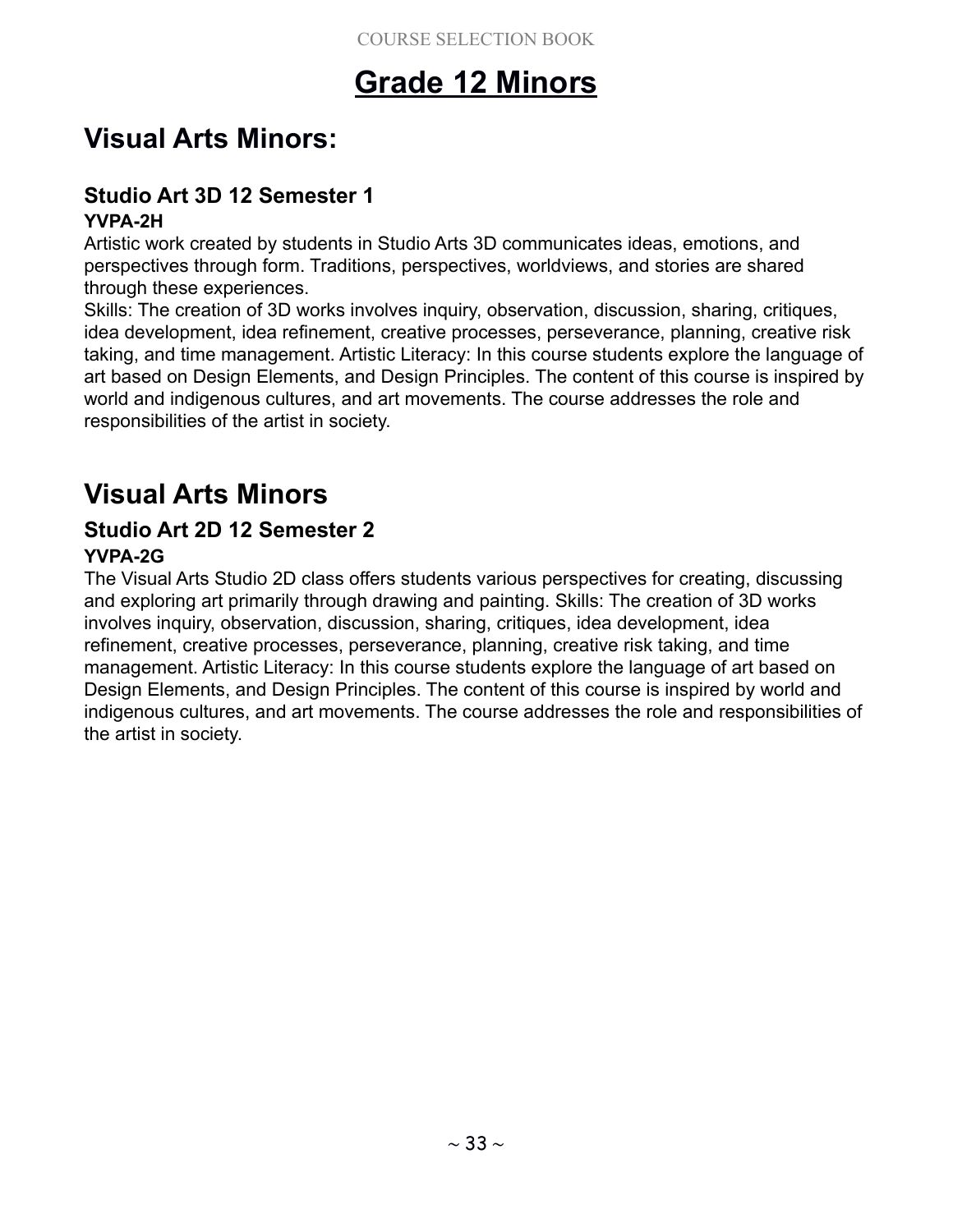### **Dance Minors: Hip Hop 12 Semester 1 (2 credits) YVPA-2D**

#### **Prerequisite: Grade 10 Dance or Teacher Approval**

Dance companies engage audiences with spectacular performances, with a core focus on musicality, dynamic movement, and stage presence. In this course you are introduced to commercial dance styles with a strong North American Hip Hop foundation as well as performance styles. This course teaches the fundamentals of dance stage presence, and what it takes to become a large company dancer!

# **21st Century Dance 12 Semester 2 (2 credits)**

#### **MDNCM112CR**

#### **Prerequisite: Grade 10 Dance or Teacher Approval**

Students are introduced to numerous styles of dance from around the world. Indigenous dance, Jazz, Ballet and Street Dance have been important global influences that have become the foundation of popular dance in our modern world. Based on these student explorations of dance, students learn the fundamentals of good choreography and the impact that their dances have with audiences. Students learn skills, tips, and tricks to create dance numbers that really stand out and pack a punch!

### **Drama Minors:**

#### **Theatre Improvisation: Drama 12 Semester 1 (2 credits) YVPA-2F**

Students deepen their skills acquired from previous improv courses. Physical Theatre is further developed with a focus on the body as the "honest instrument". Students create original pieces, encompassing the ridiculous and the sublime. Students collaborate with an ensemble and take creative risks through advanced games, and scene work.

#### **Theatre Production 12 Semester 2 (2 credits) YVPA-2J**

The elements of production design, technical theatre, and theatre management are important components of this course. Students complete lighting design, sound design, set design, and costume design projects for real productions. The students learn the hierarchy of a production and crew responsibilities while learning the order in which tasks are undertaken and the steps it takes to produce a piece of theatre from first rehearsals to the final show! During this course students work with the Junior and Senior Theatre classes to design and produce their shows.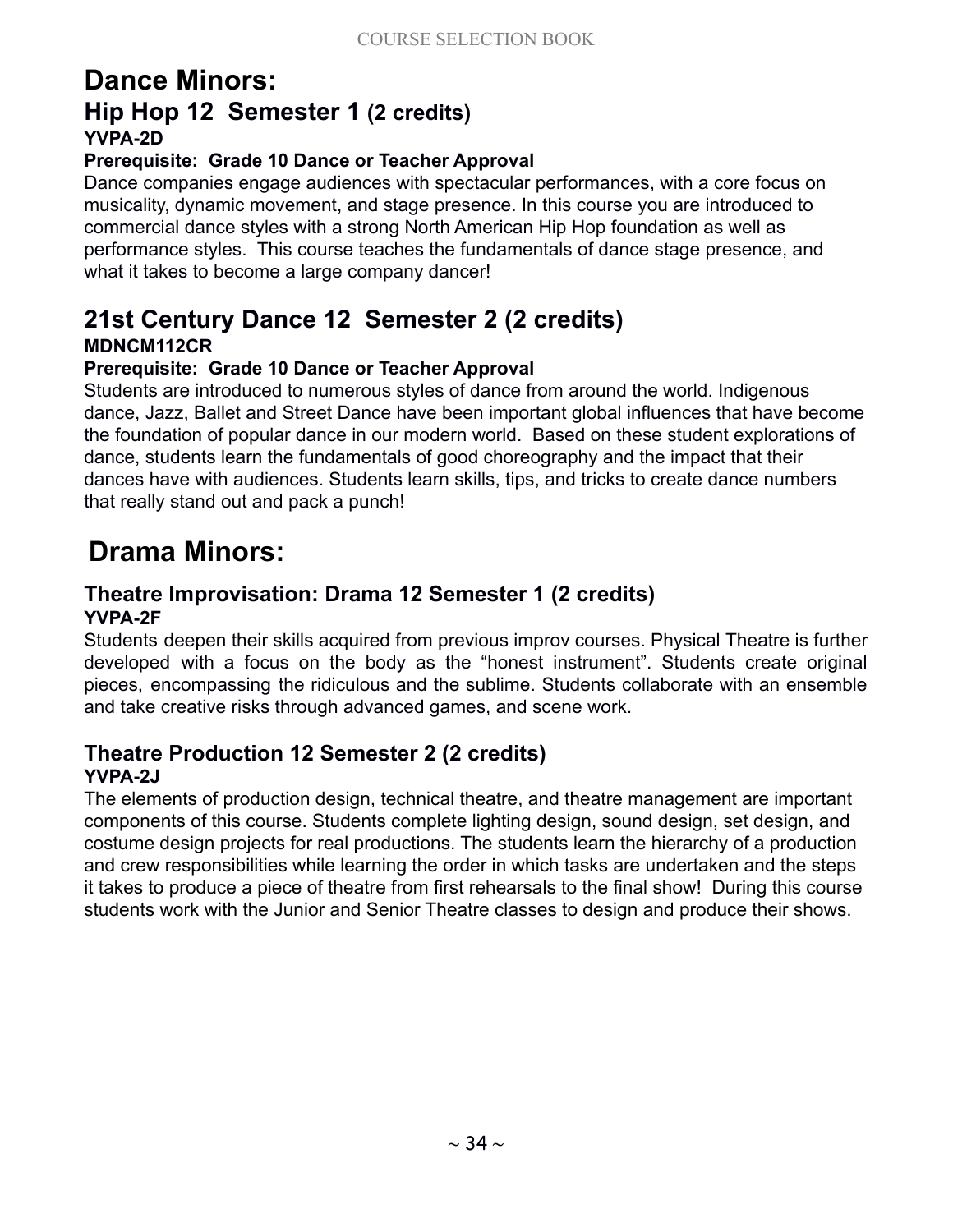# **Music Minors:**

#### **Contemporary & Chamber Music 12 Semester 1 (2 credits) YVPA-2K**

Students with musical experience who would like to work in small groups to produce a variety of music will love this course! From duets to larger chamber groups students explore music in traditional, contemporary or a fusion of many styles! Collaborations may include songwriters and instrumentalists, jazz combos, rock bands, quartets, and more! Let your imagination take over with your friends and classmates! To top it all off, students learn basic recording techniques to archive their works and collaborations.

#### **Guitar 12 Semester 2 (2 credits)**

#### **YVPA-2B**

This course is carefully designed to welcome beginner and advanced guitarists! Students learn various skills such as chords, strumming and fingerpicking. No matter what your level of experience is, you play in a wide variety of musical styles! Instruction is done in both large groups and individual one-on-one time. Students who have previous knowledge in guitar progress their skills further in technical areas because you get the time to work on your favourite pieces and selections. No previous musical knowledge is required for this course. Sign up with a friend and have a great time jamming!

#### **Senior Musical Theatre 12 Semester 2 (2 credits) YVPA-2C**

This level of Musical Theatre course enables students to study the varied aspects of musical theatre performance, with a more advanced understanding of voice production, stage movement, acting, characterization and dance. Students have the opportunity to perform either small-scale and/or large scale production.

### **Media Arts Minors:**

#### **Film Studies 12 Semester 1 (2 credits)**

#### **YVPA-2L**

#### *\*\*This minor will alter with Video Production every other year.*

Film Studies is the study of the production, aesthetics, and history of the 20th century's most prominent visual medium—the cinema. As a storytelling device, as a historical document, as an expression of imagination, this art form is capable of capturing our interest and provoking the senses. The cinema can create worlds of magic, fantasy, and romance just as easily as it can expose the dim reality of actually lived life. In film studies we will look at a number of different time periods and genres.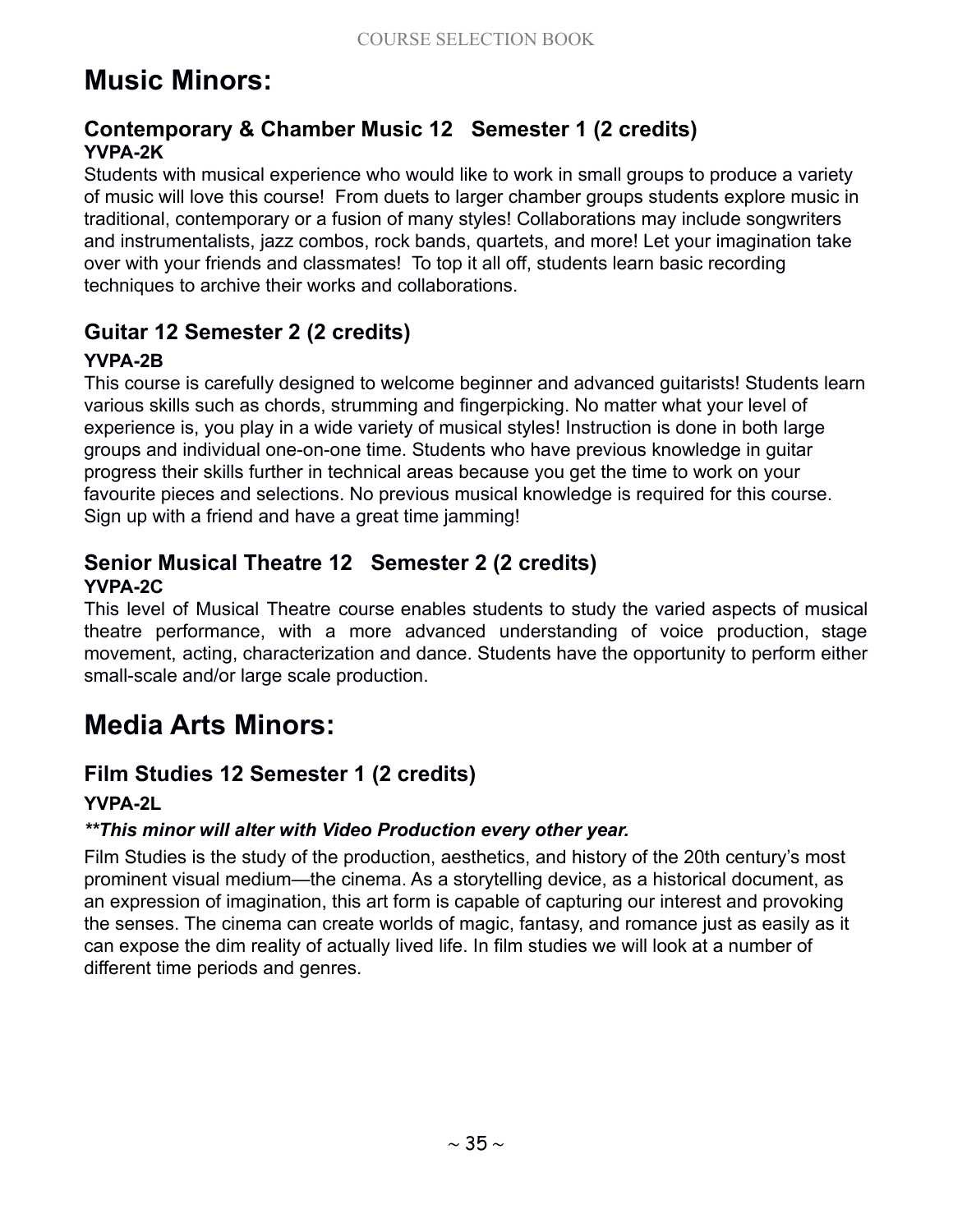#### **Animation 12 (2 credits) YVPA-2L**

Animation is a course in which students express their visual creativity through drawing, storytelling, and other visual mediums. Skills learned in Animation will prepare students for a possible future in the television/movie industry in the areas of animation, character and story development, special effects, and motion graphics. Students will demonstrate creative self-expression as they learn basic drawing skills, techniques for original character design, the natural flow and movement of objects, and background development which includes an in-depth study of perspective drawing and layout. Students will digitally create both 2D animations and 3D computer-generated animations with the basic principles of design and animation.

#### **Graphic Production 12 Semester 2 (2 credits) YCCT-2D**

In the senior levels of this course, students may be assigned to lead groups in the production process. They may also be assigned as editors of the book. Students completing this course will be able to work with industry standard software for desktop publishing and image and photo manipulation. Students who participate in publishing the yearbook will leave the class with marketable skill in desktop publication. In addition, students will gain invaluable skills in organization, teamwork and business practices.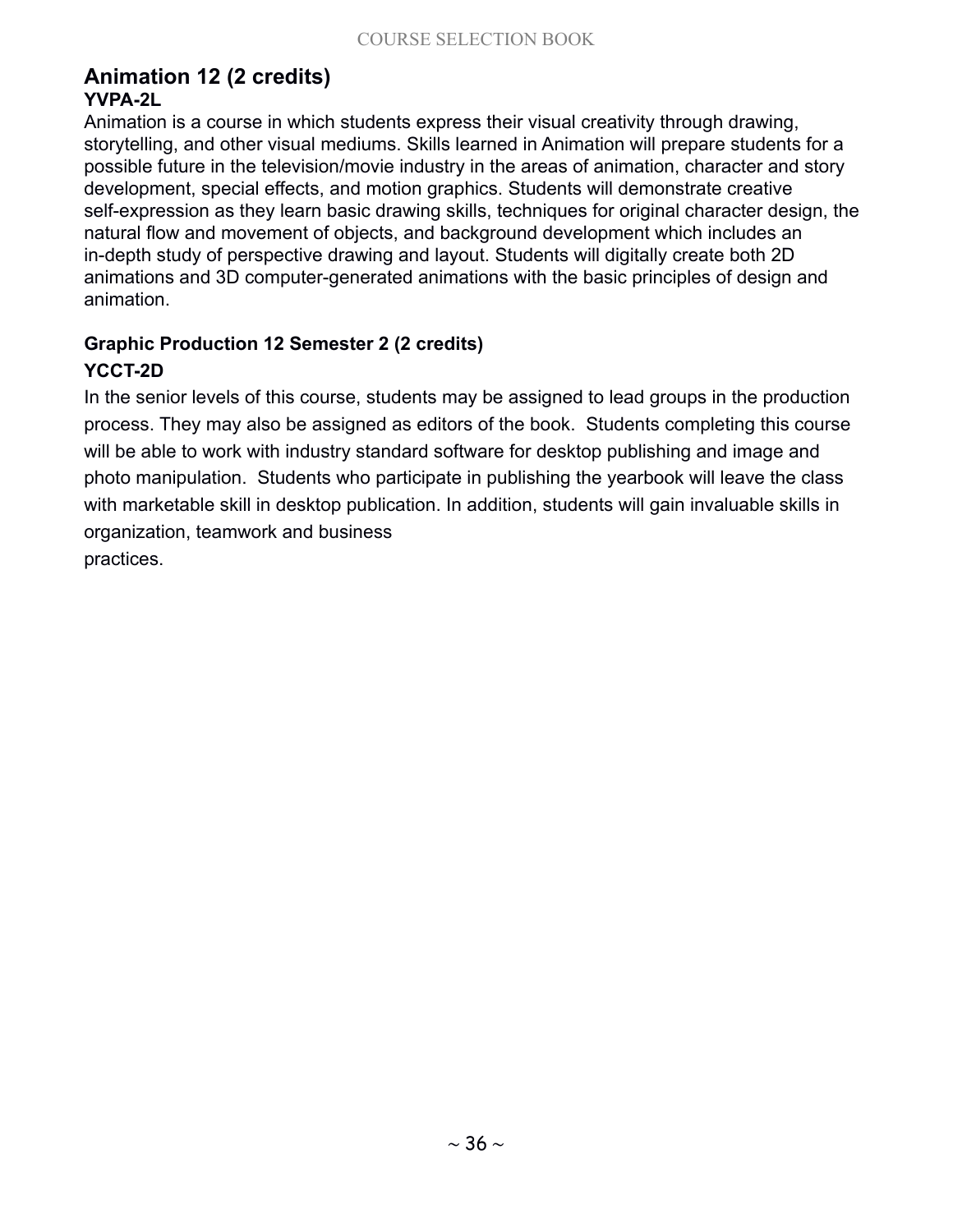# **Grade 12 Core Course**

# **English Studies 12**

#### **MENST12**

#### *There is one English 12 course and it is mandatory. Other 11 or 12 English courses may be taken as additional electives. This course can be taken in either grade 11 or 12*

English 12 is designed to ensure that all BC students receive a well-rounded and comprehensive language arts education during the Graduation years. This course represents the essential learning in language arts, including reading and writing, speaking and listening, viewing and representing. Students will explore a wide range of First Peoples and other Canadian texts, as well as multicultural texts. A broad variety of genres and text types is included, such as oral, digital, mixed media, graphic and visual texts. Students should consider this course in conjunction with their choice of ELA 11 courses to cover their interests and goals.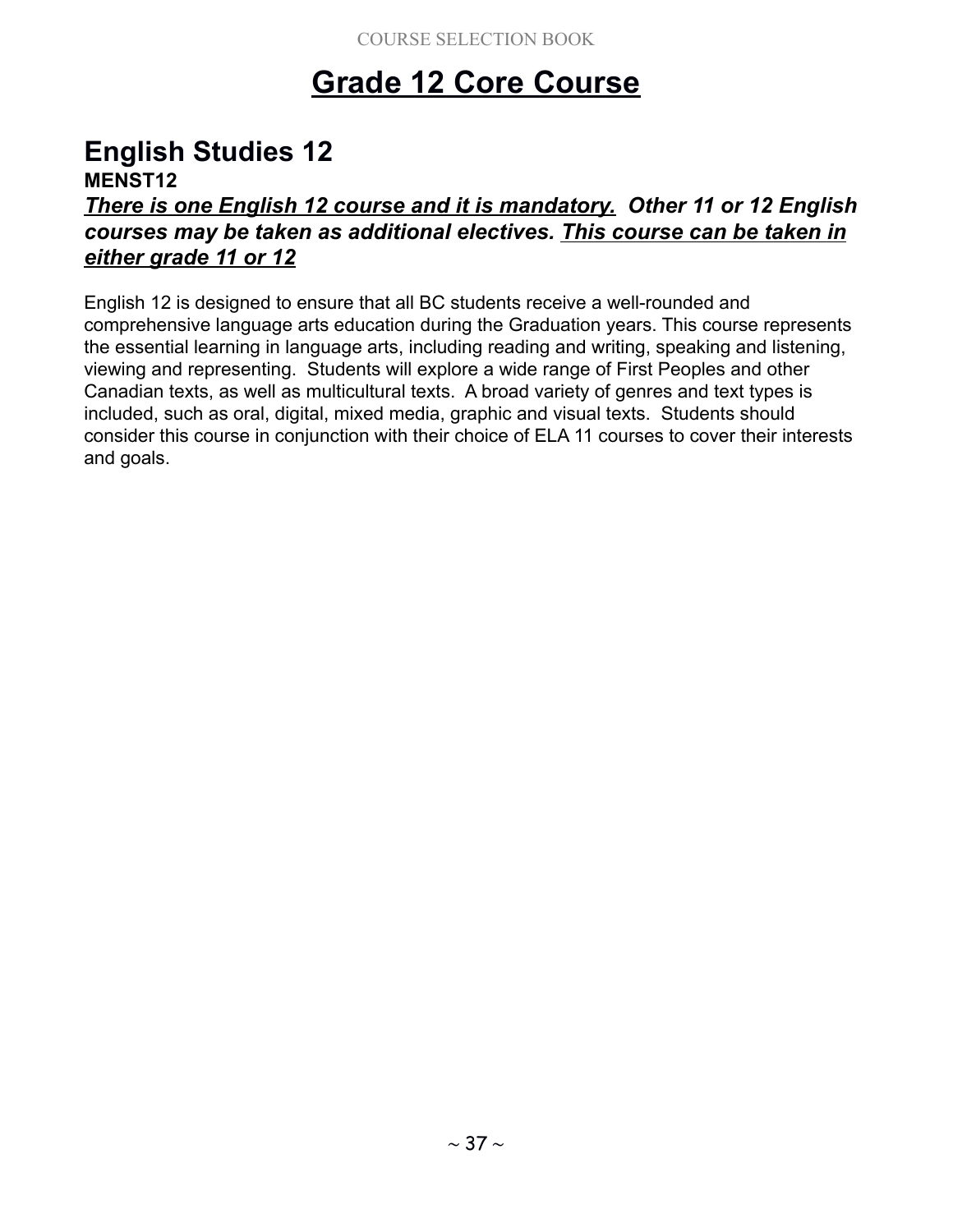# **Grade 12 Electives**

#### **Foundations of Mathematics 12 (4 credits) MFOM—12**

**Prerequisite: Workplace Math 11 or Foundations and Pre-Calculus Math 11.** This course builds on the concepts covered in Foundations Math 11. It can be used as elective credits for graduation and is required by some university and trades programs. Major units will include: Finance, Logical Reasoning, Probability, Graphing Functions (Polynomial, Exponential, Logarithmic and trigonometric).

### **Workplace Mathematics 11 (4 credits)**

#### **MWPM-11**

#### **Prerequisite: Workplace Math 10 or Foundations and Pre-Calculus Math 10**

Topics include: proportional relationships, geometry, algebra, financial literacy, and using statistical analysis to observe trends and relationships. This course provides students with mathematics skills required to directly enter the work force or to enter most trades apprenticeship programs.

**Note:** Some trades require a higher level of mathematical understanding as taught in the Foundations / Pre-Calculus math courses. *Please check with the KSA counsellor regarding the level of mathematics required if you are interested in attending a trade program. A scientific calculator is required.*

### **Foundations Of Mathematics 11 (4 credits)**

#### **MFOM—11**

**Prerequisite: Workplace Math 10 or Foundations and Pre-Calculus Math 10.** This pathway is designed to provide students with the mathematical understandings and critical-thinking skills identified for post-secondary studies in programs that do not require the study of theoretical calculus. Successful completion of this course fulfills graduation requirements and leads to Foundations of Mathematics 12. Topics include financial mathematics, geometry, trigonometry, number sense, logical reasoning, relations and functions, and statistics and probability. This pathway is designed for the majority of students to take. *A scientific calculator is required and a graphing calculator is recommended. Please see the teacher for appropriate model numbers.*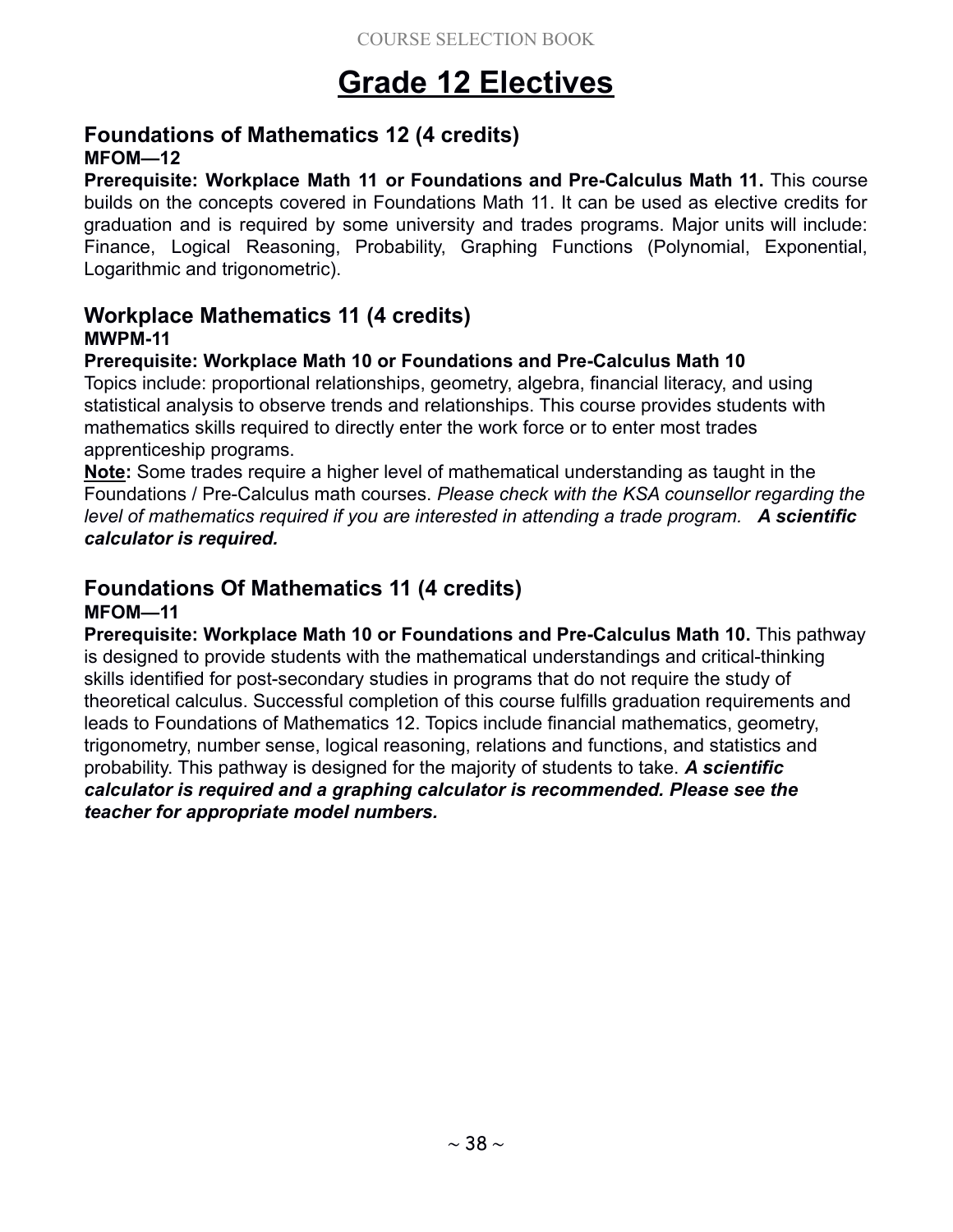#### **Psychology 12 (4 credits) YPSYC2A**

This course continues to develop knowledge and skills for those interested in pursuing a career in psychology or related fields such as sociology, social work, education or possibly business or marketing. This course is more academic in focus and will include a brief overview of a first-year university psychology course. Making sense of human behaviour including self, is the central theme of the course.

#### **Food Studies 12 (4 credits) MFOOD12**

**Prerequisite: None Enhancement Fee: \$35.00** *\*Food Safe Certifications will be offered at an additional cost\**

Students gain knowledge of the basics of cooking principles. They become familiar with the terminology, tools, and skills needed to follow basic recipes. Emphasis on preparing fast, healthy, and delicious food. Topics include: time management, basic baking theory, budgeting, and nutrition. The food safe program is covered in this course. Students may choose to receive their certification at an additional cost. Students must be able to work cooperatively in groups and complete written assignments as part of the course.

#### **Vocal Music: Choral Music 12 (4 credits) MCMCC12**

Choral Music 12 continues to develop students as mature, thoughtful musicians. Through purposeful artistic choices, students can enhance the quality and authenticity of the musical process. Students also develop their capacity to be creative and innovative through music, making connections and transferring across contexts of one's life. Through the study of music, and in this case, choral music, students discover how music communicates traditions, perspectives and indeed, world views. This course relies on senior students to show leadership and skill. Participation in performances is required by the Music Department. *Please note that Choir runs outside of the regular school day, on Tuesdays and Thursdays from 3:05 - 4:20 pm. This enables students to take this major as well as another during their Majors block.*

### **French 12 (4 credits)**

#### **MFR—12**

#### **Prerequisite: French 11 (60% or higher recommended)**

The primary objective of the French 12 program is to further develop the students' communication skills. These skills are speaking, listening, reading and writing in French. The emphasis is on expanded writing skills, advanced reading selections and sustained French conversations. These goals are attained through journal writing, magazine articles, French lyrics, poetry and newspaper clippings. Oral skills are improved through acting and the use of the French language in class.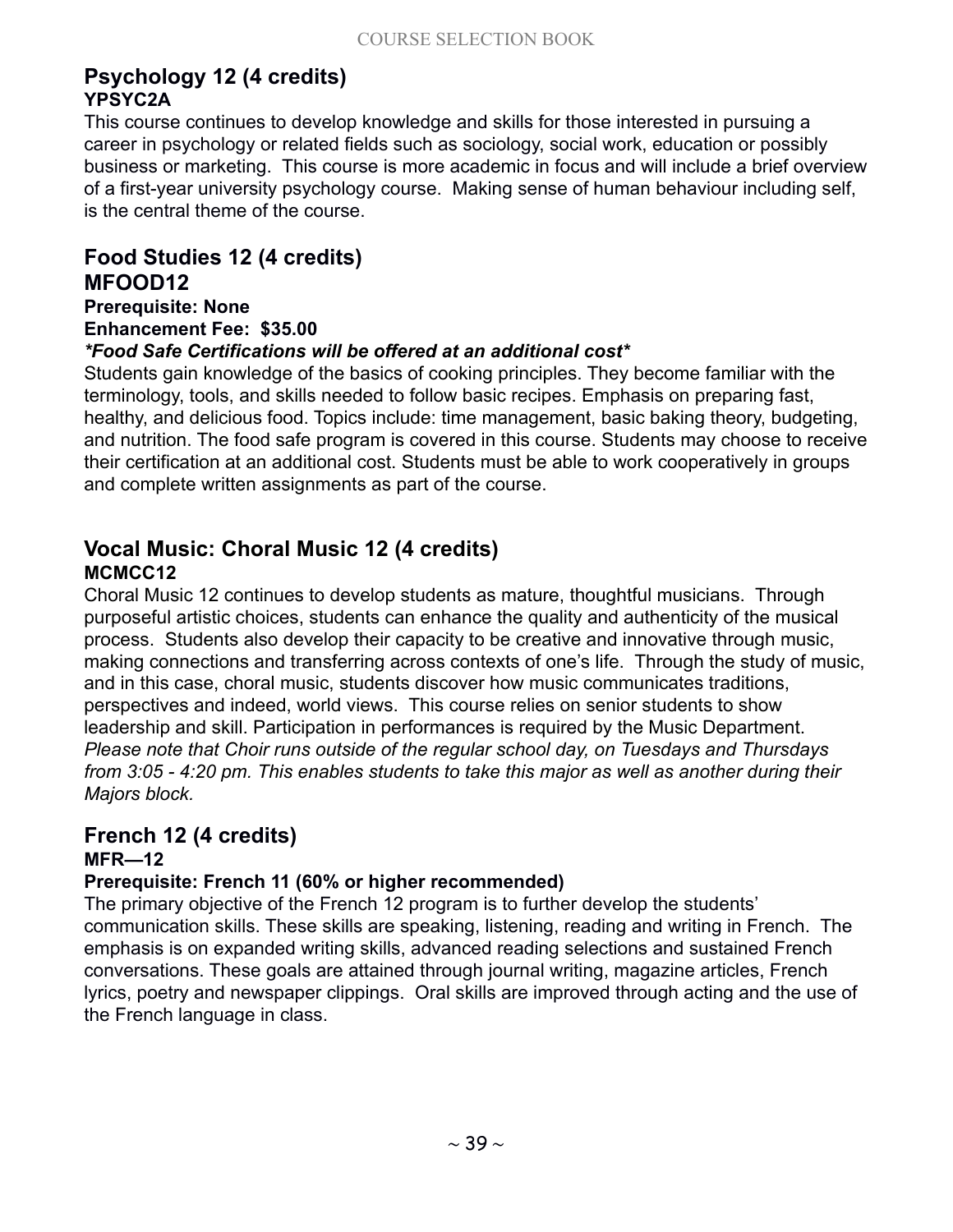#### **Physical and Health Education - Active Living 12 (4 credits) MACLV12**

The goal of this course is to have the students develop competencies in physical activities that can increase confidence and encourage lifelong participation in those activities. We focus less on skill development and more on game play. Students are able to take on a leadership role within the class with the opportunity to lead demonstrations and games for fellow students. Students leave this class with the confidence and abilities to continue with healthy activities after their high school careers are complete.

### **Fitness and Conditioning 12 (4 credits)**

#### **MFTCD12**

Don't like traditional PE but still want to be fit and healthy? This course allows students to experience a wide variety of personal programs and group experiences in the pursuit of a lifelong appreciation for exercise and a healthy lifestyle. There are a variety of fun activities planned for this class: Zumba, core fitness, functional training, step aerobics, and more to make you want to MOVE! Included are opportunities to attend specialized fitness/dance classes at local community fitness centers. Guest instructors keep classes current and interesting. The course comprises classes catering to ALL fitness levels. Health and nutrition seminars are included. Students create and adapt the program to fit personal goals in their quest to become global citizens beyond high school.

#### **Teacher Assistant 12 (4 credits)**

#### **\*** *Appointment with Counselor required.*

**Prerequisite: Must be grade 12 and must have supervising teacher's permission** This course is designed for students who are motivated in the area of leadership. Students work with the teacher, and under the teacher's supervision, to provide assistance for individuals/groups in a variety of learning activities and environments. Students learn how to plan and teach sample lessons to small groups. This course is meant for students to strengthen and maintain skills for leadership, personal relations and decision making.

#### **BC First Peoples 12 (4 credits)**

#### **MBCFP12**

#### **Prerequisite: Social Studies 10**

This elective course is open to students in grades 11 & 12. BC First Nations Studies is an exciting course that takes an engaging approach to understanding modern, cultural, and traditional First Nations studies. This course is taught with an arts and hands-on approach. This course is intended for students of all cultural backgrounds, and prepares students for university. BC First Nations Studies fulfills the Socials 11 requirement for graduation.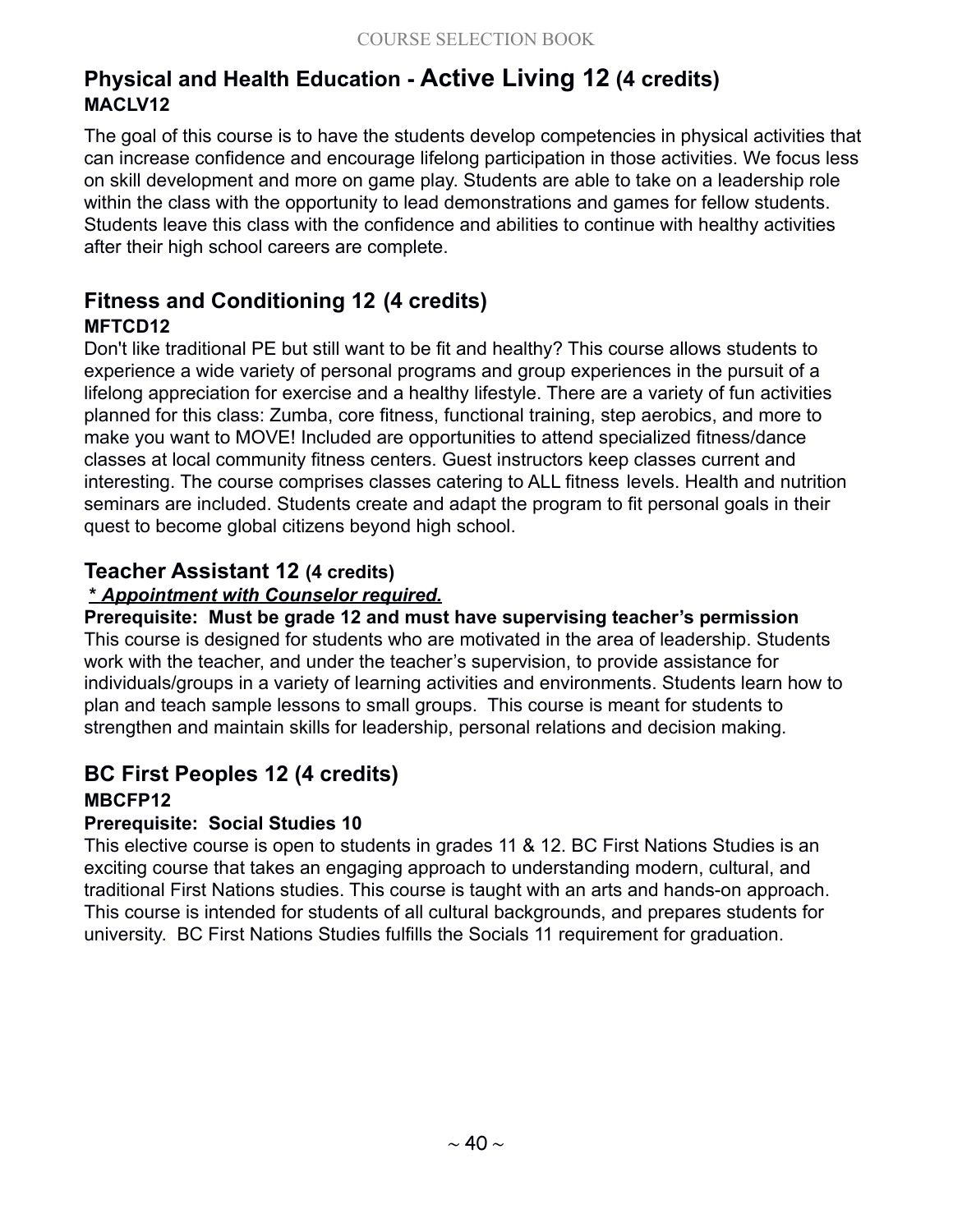#### **Explorations in Social Studies 11 (4 credits) MEPSS11**

Explorations in Social Studies is a meeting place for many interesting ways of thinking. The course explores themes and topics such as Social Justice, First Nations Studies, Economics, Human Geography, Urban Studies, Philosophy, History, and Contemporary Sociological Issues. The primary goal of Social Studies Education is to give students the knowledge, skills, and competencies to be active, informed citizens who are able to think critically, explain the perspectives of others, make judgements, and communicate ideas.

### **Anatomy and Physiology 12 (4 credits)**

#### **MATPH12**

#### **Prerequisite(s): Science 10 and a strong grade in Chemistry 11**

Anatomy & Physiology 12 focuses on human biology. The Big Ideas include: Homeostasis and how the body maintains it; DNA and Cells; Organization of the Human Body Systems

#### **Life Sciences 11 aka Biology 11 (4 credits) MLFSC11**

#### **Prerequisite(s): Science 10**

The Big Ideas include: Characteristics of Living Things; the Process of Evolution; Taxonomy (how organisms are grouped on the basis of similarities); the 5 Kingdoms of Life.

### **Physics 11 (4 credits)**

**MPH--11**

#### **Prerequisite: Science 10**

This course introduces students to the rules that govern the world around them. This includes the basic laws of one-dimensional motion, understanding of forces such as friction and gravity, concepts such as momentum, energy, power and efficiency, electric circuits and the flow of electricity. The motion of waves is studied and we learn how this motion applies to light, leading us to an introduction of geometrical optics, reflection, and refraction. This course also covers the modern concepts of nuclear fission and fusion, Einstein's theory of relativity, and using quantum mechanics to describe small particle behaviour. Students contemplating taking Physics 11 should have successfully completed a math 10.